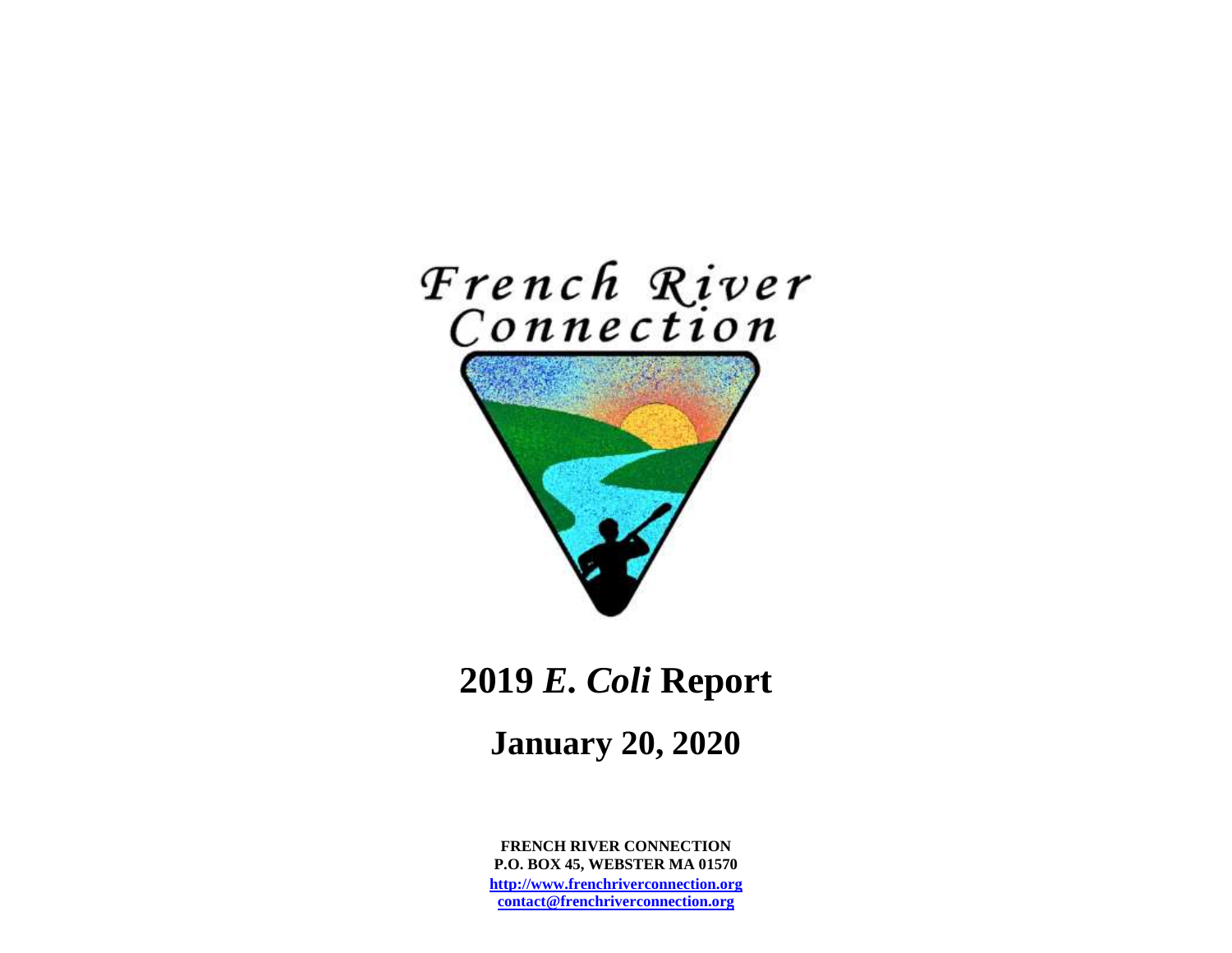#### **Introduction**

In the spring of 2019 the French River Connection received a grant from DEP for the purchase of equipment to analyze for *E. coli*. As part of the grant we are required to sample under an approved QAPP and operate the analysis equipment under an approved SOP. The objective of this sampling was twofold. One, to obtain data to assess seven river segments in the French River Watershed for Primary and Secondary Recreational Use and second, to obtain data for entry into the State data portal. Ten sites were monitored weekly June through September. This report presents the data and assesses river segments for Primary and Secondary Recreational Use.

# **E. Coli Water Quality Standards for Class B and Class C Waters**

Class B: These waters are designated as a habitat for fish, other aquatic life, and wildlife, including for their reproduction, migration, growth and other critical functions, and for primary and secondary contact recreation. Where designated in 314 CMR 4.06, they shall be suitable as a source of public water supply with appropriate treatment ("Treated Water Supply"). Class B waters shall be suitable for irrigation and other agricultural uses and for compatible industrial cooling and process uses. These waters shall have consistently good aesthetic value.

Bacteria ( E. Coli for fresh water): At bathing beaches as defined by the Massachusetts Department of Public Health in 105 CMR 445.010: where E. coli is the chosen indicator, the geometric mean of the five most recent samples taken during the same bathing season shall not exceed 126 colonies per 100 ml and no single sample taken during the bathing season shall exceed 235 colonies per 100 ml. For other waters and, during the non-bathing season, for waters at bathing beaches as defined by the Massachusetts Department of Public Health in 105 CMR 445.010: the geometric mean of all E. coli samples taken within the most recent six months shall not exceed 126 colonies per 100 ml typically based on a minimum of five samples and no single sample shall exceed 235 colonies per 100 ml.

Class C: These waters are designated as a habitat for fish, other aquatic life and wildlife, including for their reproduction, migration, growth and other critical functions, and for secondary contact recreation. These waters shall be suitable for the irrigation of crops used for consumption after cooking and for compatible industrial cooling and process uses. These waters shall have good aesthetic value.

Bacteria (E. Coli for fresh water): The geometric mean of all E. Coli samples taken within the most recent six months shall not exceed 630 colonies per 100 ml typically based on a minimum of five samples, and 10% of such samples shall not exceed 1260 colonies per 100 ml. This criterion may be applied on a seasonal basis at the discretion of the Department.

In the tables presented in this report all E. Coli values above 235 colonies per 100 ml have been highlighted.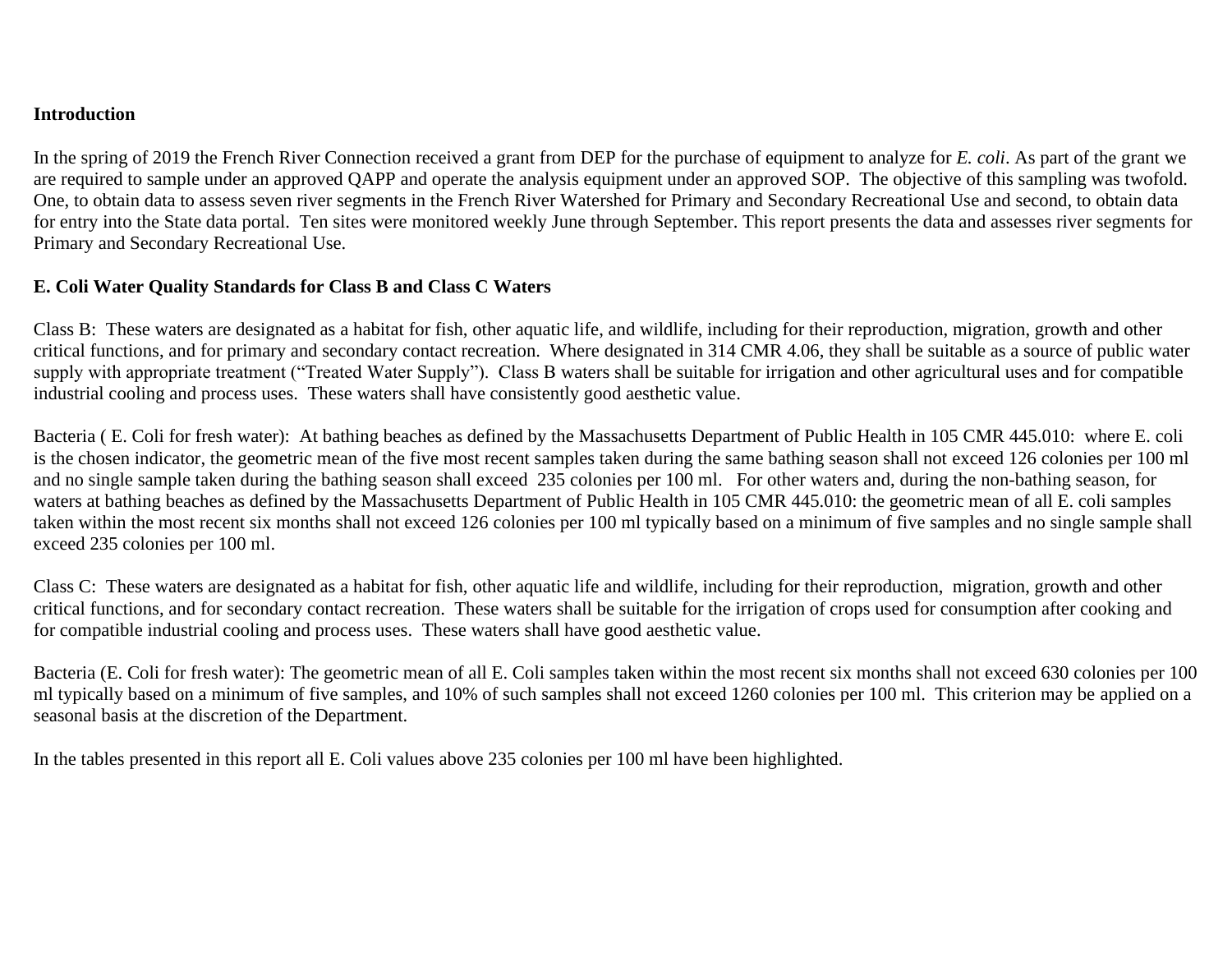#### **Volunteers**

The following volunteers made this project possible and we thank them:

Our samplers:

| Devon Avery          | <b>Antony Bradford</b> |
|----------------------|------------------------|
| Dusti-lee Provencher | Michaela Bradford      |
| Jay Wade             | Jack Josti             |
| Carolyn Josti        | Nick Buehler           |
| Charles Perzanoski   |                        |

Special thanks to our President Ed Bazinet and our Treasurer Tim Bell for their administrative support. A very special thanks is in order to Devon Avery for his effort in setting up and running the French River Connection Lab. We could not have done it without him.

We would like to thank both Therese Beaudoin and Suzanne Flint of the MassDEP for their invaluable assistance.

# **Sample Locations**

A description of each sample location, photo, E. Coli data, and weather information for each site is presented below. E. Coli values above Class B & C standards are highlighted and the site's geometric mean calculated.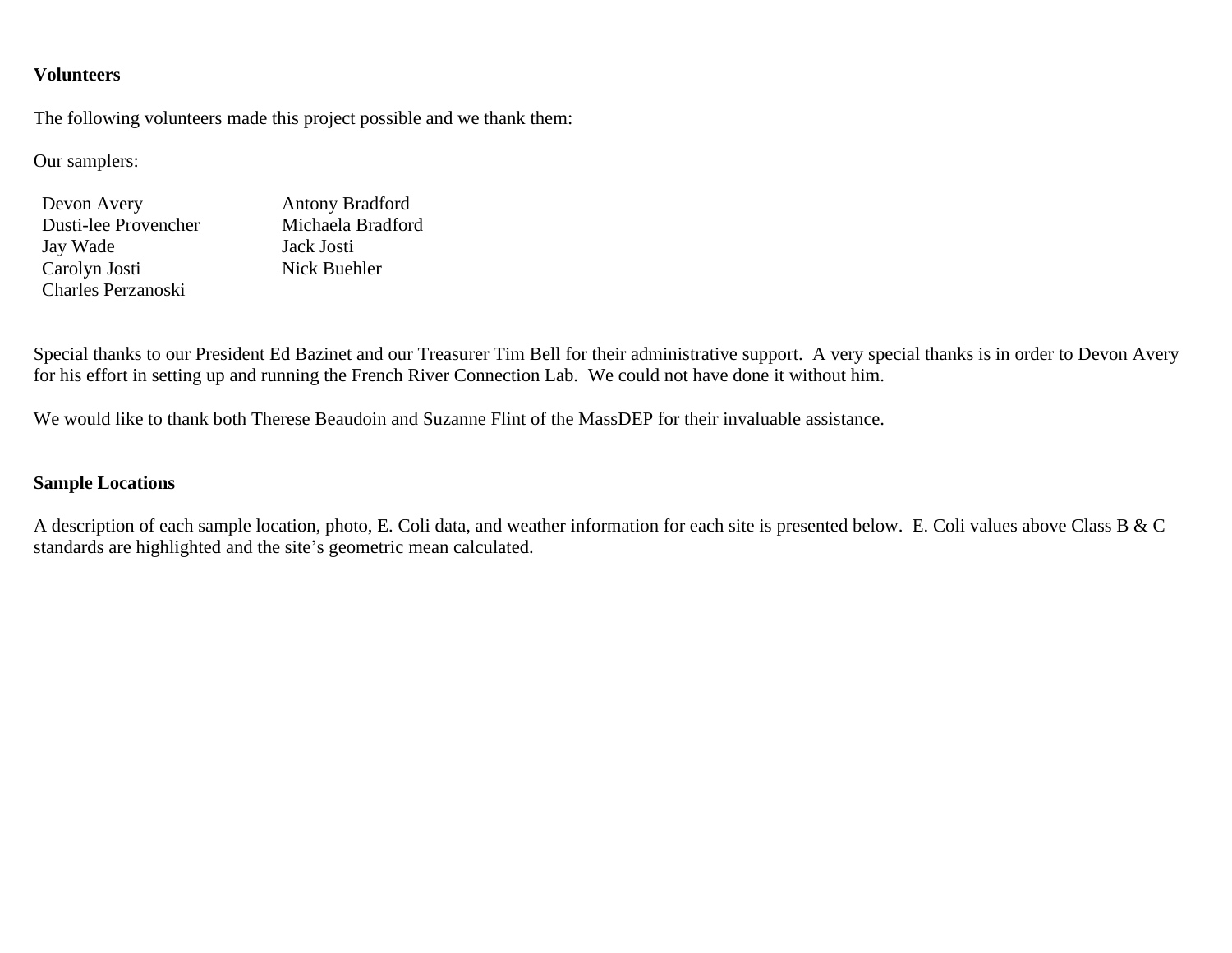## **Site 1 State Line, Webster** 42.024370 -71.883948

River Segment MA42-06 (Webster-Dudley WWTP to CT State Line)

Stateline (boundary): this is a measure of water quality, below the Webster WWTP, as the main stem leaves the state. This site is chosen because it is on the state line. It is reached by parking where the P&W active rail line crosses Perryville Road in Webster and walking along the path on the north side of Perryville Road toward the river, then under the bridge to the sample location approximately fifty feet diagonally downstream of the bridge



| Date      | E. Coli | <b>Current Weather</b> | Previous 24 Hours      |
|-----------|---------|------------------------|------------------------|
| 6/1/2019  | 52.9    | Sunny                  | Sunny                  |
| 6/4/2019  | 42.0    | Sunny                  | Sunny                  |
| 6/13/2019 | 98.8    | Rain                   | Sunny, Rain over night |
| 6/21/2019 | 95.9    | Cloudy, light rain     | Rain                   |
| 6/29/2019 | 166.4   | 42.0                   | Sunny                  |
| 7/2/2019  | 85.5    | Cloudy                 | Sunny                  |
| 7/11/2019 | 90.5    | Cloudy                 | Sunny                  |
| 7/18/2019 | 816.4   | Cloudy                 | <b>Heavy Rain</b>      |
| 7/27/2019 | 101.2   | Sunny                  | Sunny                  |
| 7/31/2019 | 184.2   | Sunny                  | Sunny                  |
| 8/9/2019  | 178.9   | Sunny                  | Sunny, Heavy rain 8/7  |
| 8/15/2019 | 72.7    | Sunny                  | Cloudy                 |
| 8/24/2019 | 63.1    | Sunny                  | Light Rain in PM       |
| 8/29/2019 | 770.1   | Sunny                  | Heavy Rain             |
| 9/6/2019  | 28.8    | Sunny                  | Sunny                  |
| 9/12/2019 | 191.8   | Cloudy                 | Rain                   |
| 9/16/2019 | 51.2    | Sunny                  | Sunny                  |
| 9/21/2019 | 42.6    | Sunny                  | Sunny                  |
|           | 106.6   |                        | Geometric Mean         |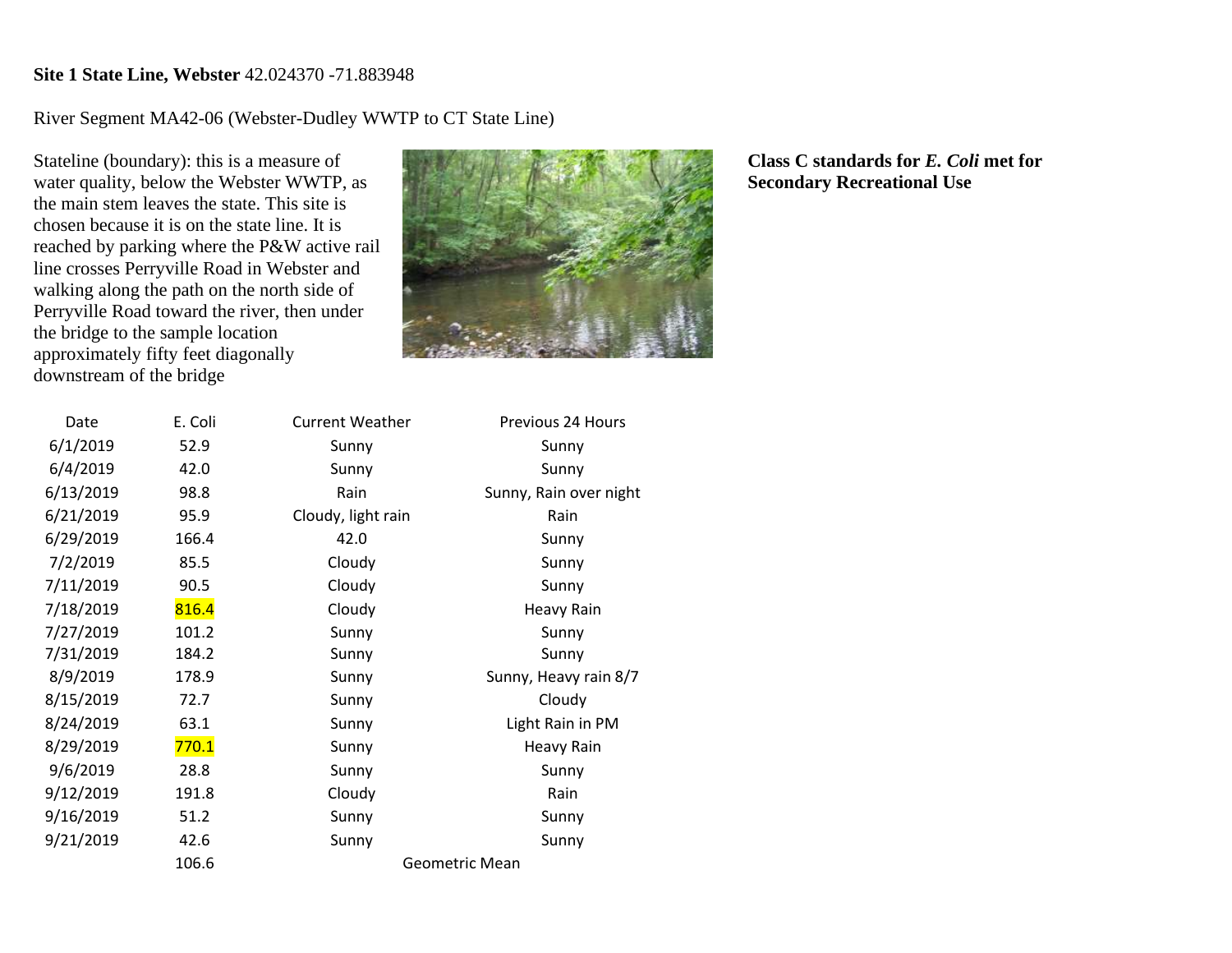# **Site 4 Brandon Road, Dudley** 42.042582 -71.887444

River Segment RMA42-05 (Dam at North Village to Webster/Dudley WWTP)

Brandon Road (reference): At this location we can take data upstream of the Webster Wastewater Treatment Plant. Drive into the Ethan Allen Mill Complex north of the office and proceed directly to the river, just downstream from the Hill Street bridge



| Date      | E. Coli | <b>Current Weather</b>    | Previous 24 hours     |
|-----------|---------|---------------------------|-----------------------|
| 6/1/2019  | 76.7    | Sunny                     | Sunny                 |
| 6/4/2019  | 45.0    | Sunny                     | Sunny                 |
| 6/13/2019 | 686.7   | Rain                      | Sunny, Rain overnight |
| 6/21/2019 | 90.9    | Cloudy, intermittent rain | Rain                  |
| 6/29/2019 | 126.7   | Cloudy                    | Sunny                 |
| 7/2/2019  | 88.0    | Cloudy                    | Sunny                 |
| 7/11/2019 | 344.8   | Cloudy                    | Sunny                 |
| 7/18/2019 | 461.1   | Cloudy                    | <b>Heavy Rain</b>     |
| 7/27/2019 | 73.3    | Sunny                     | Sunny                 |
| 7/31/2019 | 105.0   | Sunny                     | Sunny                 |
| 8/9/2019  | 95.9    | Sunny                     | Sunny, Heavy rain 8/7 |
| 8/15/2019 | 54.8    | Sunny                     | Cloudy                |
| 8/24/2019 | 90.8    | Sunny                     | Light Rain in PM      |
| 8/29/2019 | 235.9   | Sunny                     | <b>Heavy Rain</b>     |
| 9/6/2019  | 37.3    | Sunny                     | Sunny                 |
| 9/12/2019 | 98.5    | Cloudy                    | Rain                  |
| 9/16/2019 | 45.7    | Sunny                     | Sunny                 |
| 9/21/2019 | 44.1    | Sunny                     | Sunny                 |
|           | 105.1   | <b>Geometric Mean</b>     |                       |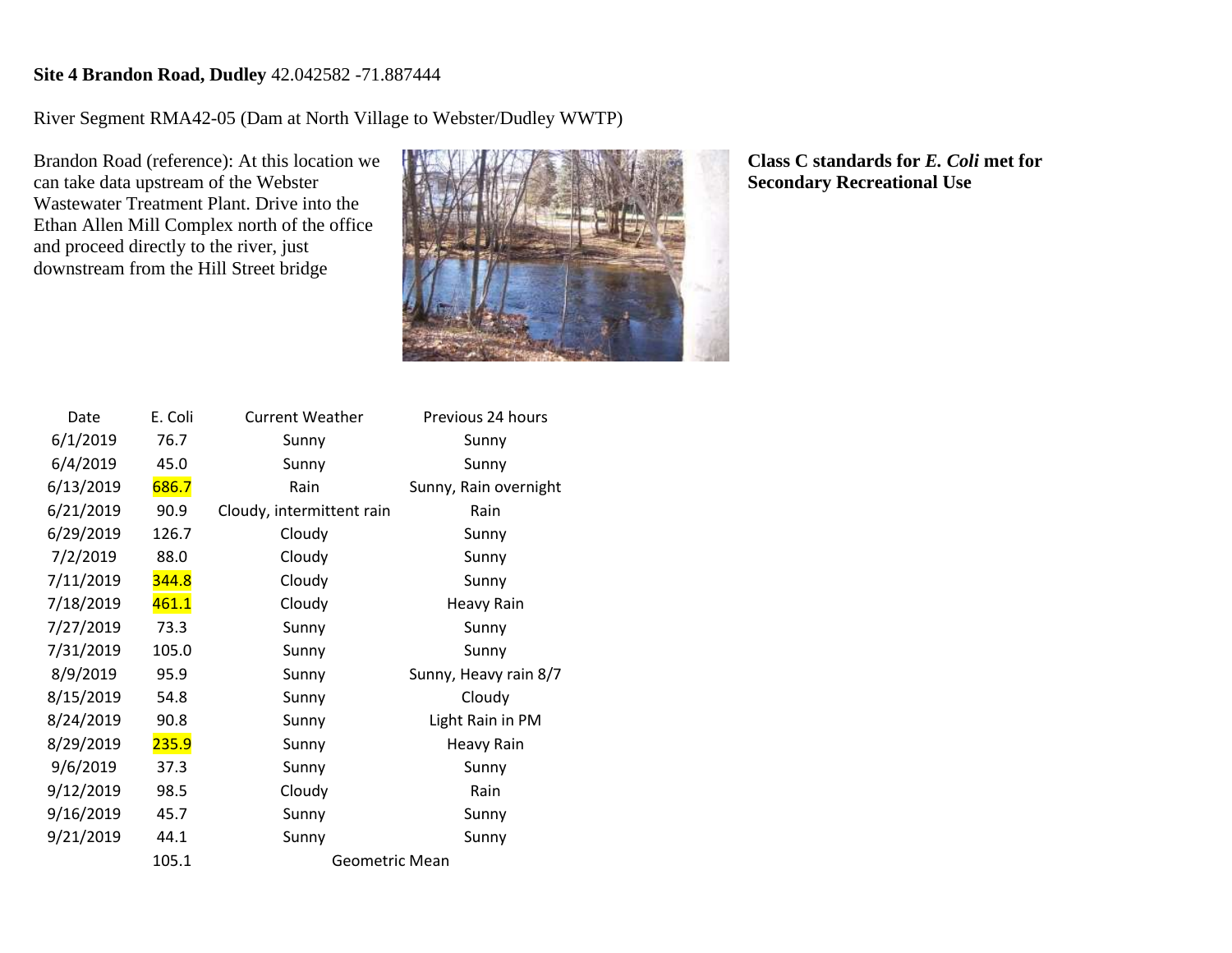#### **Site 7 Mill Brook at Bigelow Road, Webster** 42.066887 -71.875485

River segment MA42 10 (Mill Brook)

Mill Brook at Bigelow Road (impact): As the outflow from Webster Lake, carries a significant volume of water. This station is downstream from a former stump grinding operation, which operated on raw material of unknown origin and character, and added chemicals to its product, and may have affected the chemistry of Mill Brook. Park near the bridge over Mill Brook on Bigelow Road, and monitor on the east side of the bridge.



Beaver activity at this site maybe the cause of high readings

| Date      | E. Coli | <b>Current Weather</b> | Previous 24 hours     |
|-----------|---------|------------------------|-----------------------|
| 6/1/2019  | 25.9    | Sunny                  | Sunny                 |
| 6/4/2019  | 19.9    | Sunny                  | Sunny                 |
| 6/13/2019 | 686.7   | Rain                   | Sunny, Rain overnight |
| 6/21/2019 | 104.6   | Cloudy, light rain     | Rain                  |
| 6/29/2019 | 73.8    | Cloudy                 | Sunny                 |
| 7/2/2019  | 86.0    | Cloudy                 | Sunny                 |
| 7/11/2019 | 139.1   | Cloudy                 | Sunny                 |
| 7/18/2019 | 1413.6  | Cloudy                 | Heavy Rain            |
| 7/27/2019 | 178.9   | Sunny                  | Sunny                 |
| 7/31/2019 | 129.6   | Sunny                  | Sunny                 |
| 8/9/2019  | 488.6   | Sunny                  | Sunny, Heavy rain 8/7 |
| 8/15/2019 | 272.3   | Sunny                  | Cloudy                |
| 8/24/2019 | 183.4   | Sunny                  | Light Rain in PM      |
| 8/29/2019 | 1299.7  | Sunny                  | <b>Heavy Rain</b>     |
| 9/6/2019  | 9.8     | Sunny                  | Sunny                 |
| 9/12/2019 | 88.4    | Cloudy                 | Rain                  |
| 9/16/2019 | 35.0    | Sunny                  | Sunny                 |
| 9/21/2019 | 62.4    | Suny                   | Sunny                 |
|           | 126.0   |                        | Geometric Mean        |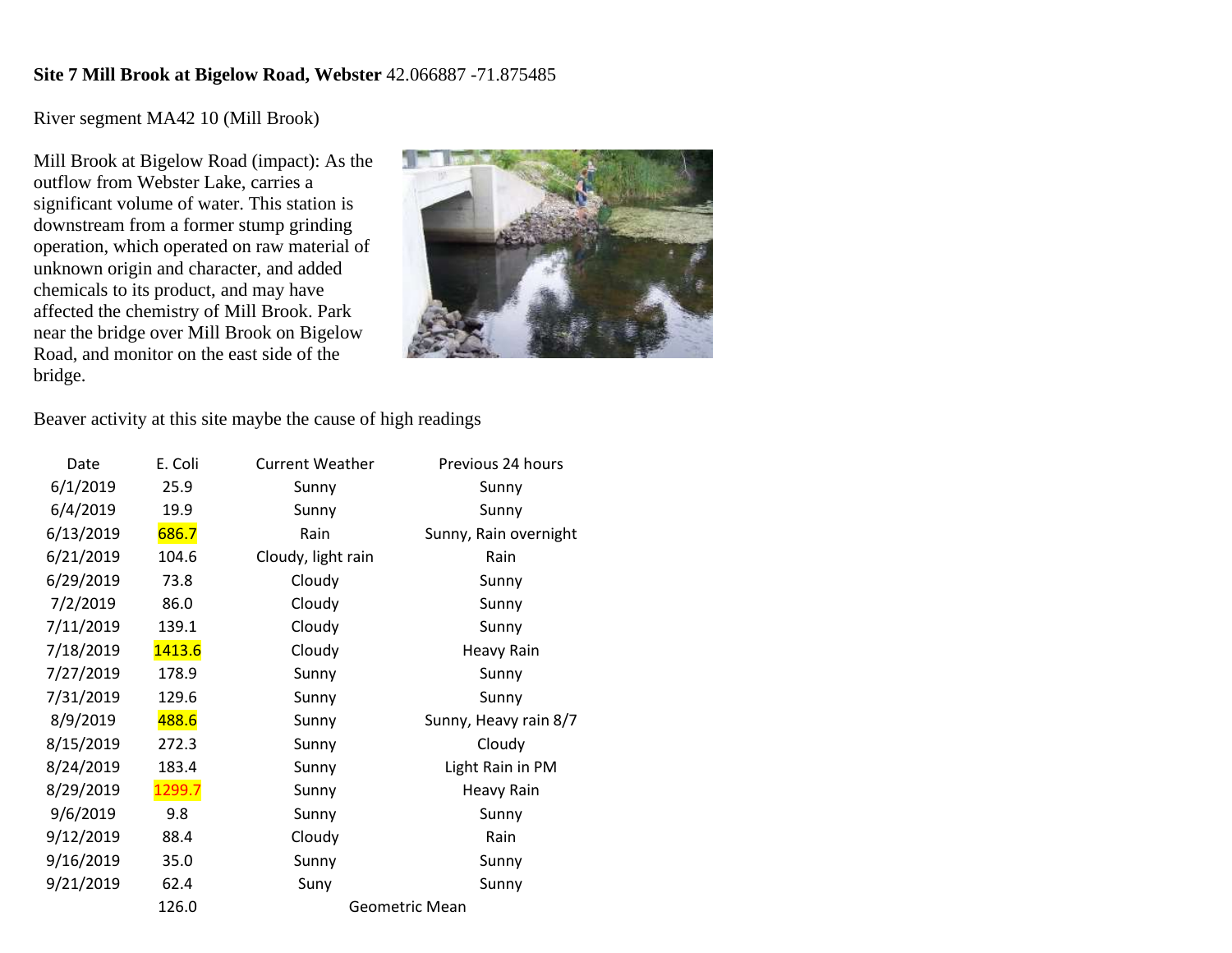#### **Site 8 Mill Brook at Mill Brook Plaza, Webster** 42.062538 -71.863994

River segment MA42-10 (Mill Brook)

Mill Brook at Mill Brook Plaza on Route 12 (reference): measures the quality of water leaving Webster Lake, and serves as a reference point above the former stump grinding operation. Park in the Mill Brook Plaza parking lot and monitor on the west side of the bridge.



**Class B standards for** *E.Coli* **met for Primary and Secondary Recreational Use**

| Date      | E. Coli | <b>Current Weather</b> | Previous 24 hours     |
|-----------|---------|------------------------|-----------------------|
| 6/1/2019  | 6.2     | Sunny                  | Sunny                 |
| 6/4/2019  | 2.0     | Sunny                  | Sunny                 |
| 6/13/2019 | 33.6    | Rain                   | Sunny, Rain overnight |
| 6/21/2019 | 12      | Cloudy, light rain     | Rain                  |
| 6/29/2019 | 2.0     | Cloudy                 | Sunny                 |
| 7/2/2019  | 7.5     | Cloudy                 | Sunny                 |
| 7/11/2019 | 15.6    | Cloudy                 | Sunny                 |
| 7/18/2019 | 48.0    | Cloudy                 | <b>Heavy Rain</b>     |
| 7/27/2019 | 28.2    | Sunny                  | Sunny                 |
| 7/31/2019 | 8.6     | Sunny                  | Sunny                 |
| 8/9/2019  | $\ast$  | Sunny                  | Sunny, Heavy rain 8/7 |
| 8/15/2019 | 10.1    | Sunny                  | Cloudy                |
| 8/24/2019 | 85.7    | Sunny                  | Light Rain in PM      |
| 8/29/2019 | 25.6    | Sunny                  | <b>Heavy Rain</b>     |
| 9/6/2019  | #       | Sunny                  | Sunny                 |
| 9/12/2019 | 2.0     | Cloudy                 | Rain                  |
| 9/16/2019 | 9.6     | Sunny                  | Sunny                 |
| 9/21/2019 | 3.0     | Sunny                  | Sunny                 |
|           | 10.4    |                        | Geometric Mean        |

\* water too low to Sample # sample spilled in lab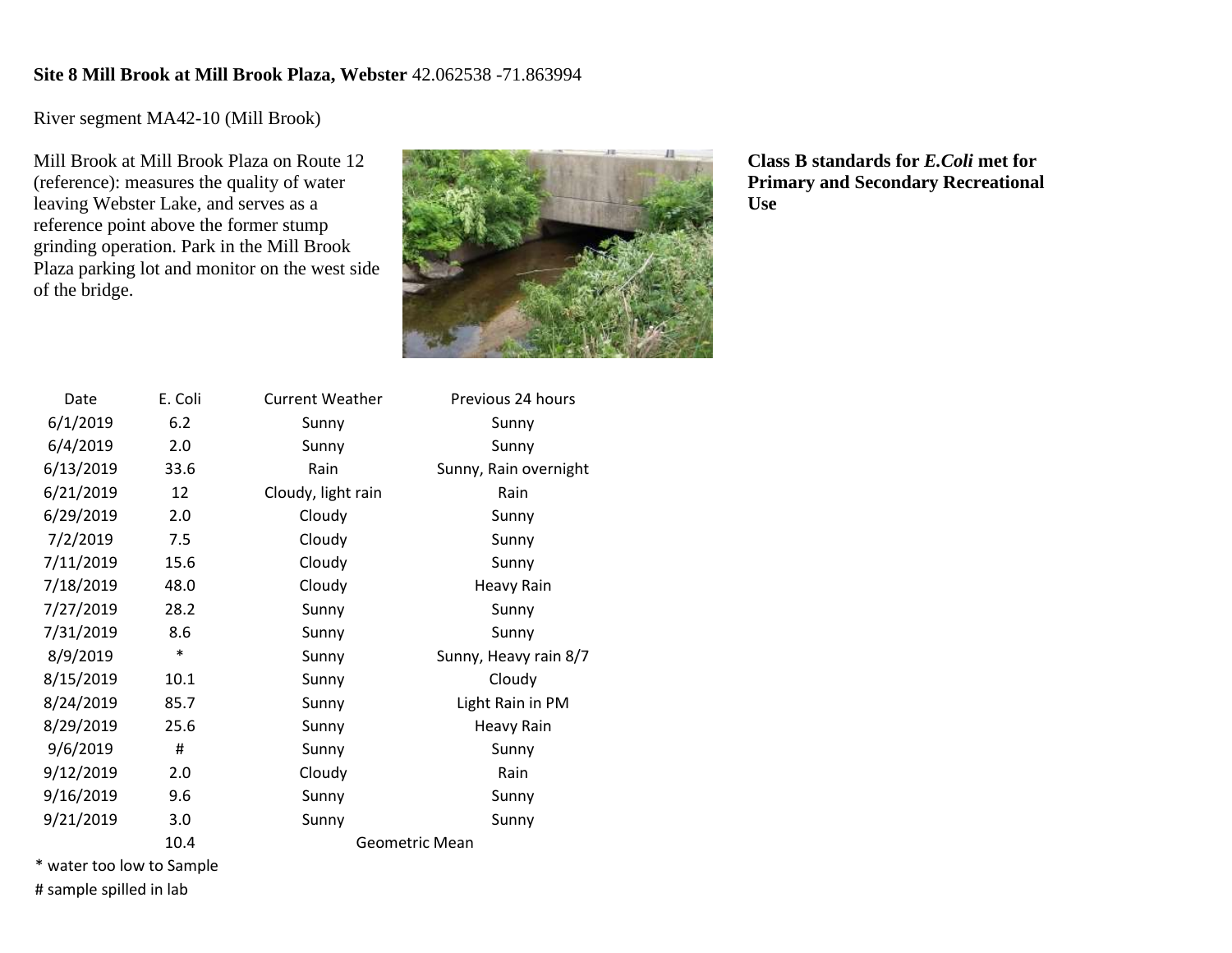#### **Site 11 Lowe's Brook, Oxford** 42.104027 -71.866313

River Segment MA42-19 (Lowes Brook)

Lowes Brook (reference):This site measures the quality of water leaving Lowes Pond. Park at the Southside Convenience Store at 182 Main St, (Route 12) and walk South on State Street. Monitor on the west side of the bridge



Date E. Coli Current Weather Previous 24 hours 6/1/2019 73.8 Sunny Sunny 6/4/2019 23.3 Sunny Sunny  $6/13/2019$   $344.8$  Rain Sunny, Rain overnight 6/21/2019 59.4 Cloudy, light rain Rain 6/29/2019 53.0 Cloudy Sunny 7/2/2019 95.9 Cloudy Sunny 7/11/2019 47.1 Cloudy Sunny 7/18/2019 36.9 Cloudy Heavy Rain 7/27/2019 19.9 Sunny Sunny 7/31/2019 21.8 Sunny Sunny 8/9/2019 123.3 Sunny Sunny, Heavy rain 8/7 8/15/2019 28.5 Sunny Cloudy 8/24/2019 62.4 Sunny Light Rain in PM 8/29/2019 57.6 Sunny Heavy Rain 9/6/2019 56.7 Sunny Sunny 9/12/2019 93.3 Cloudy Rain 9/16/2019 78.0 Sunny Sunny 9/21/2019 31.8 Sunny Sunny 55.1 Geometric Mean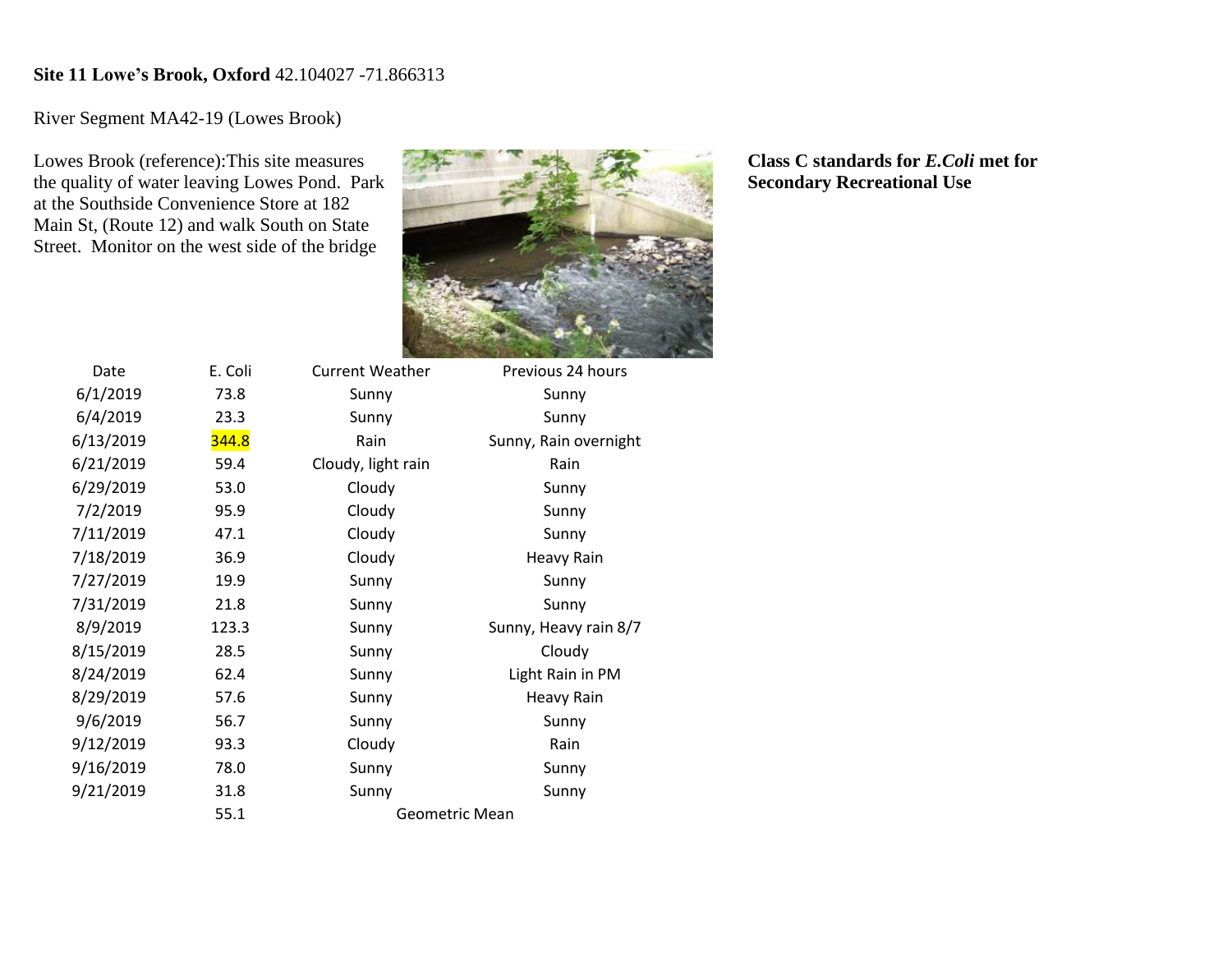# **Site 12 Clara Barton Road, Oxford** 42.154835 -71.882514

River Segment MA42-04 (North Oxford Dam upstream of Clara Barton Road to Dam at North Village

Clara Barton Road (reference): This site is upstream of gravel pit operations in the area. Take Clara Barton Road off Route 12 in North Oxford and park at the stone bridge. Make your way down to the water upstream of the bridge and monitor from the rock outcropping.



| Date      | E. Coli | <b>Current Weather</b> | Previous 24 hours     |
|-----------|---------|------------------------|-----------------------|
| 6/1/2019  | 35.5    | Sunny                  | Sunny                 |
| 6/4/2019  | 35.5    | Sunny                  | Sunny                 |
| 6/13/2019 | 261.3   | Rain                   | Sunny, Rain overnight |
| 6/21/2019 | 185.0   | Cloudy, light rain     | Rain                  |
| 6/29/2019 | 38.9    | Cloudy                 | Sunny                 |
| 7/2/2019  | 209.8   | Cloudy                 | Sunny                 |
| 7/11/2019 | 49.6    | Cloudy                 | Sunny                 |
| 7/18/2019 | 142.1   | Cloudy                 | <b>Heavy Rain</b>     |
| 7/27/2019 | 51.2    | Sunny                  | Sunny                 |
| 7/31/2019 | 86.0    | Sunny                  | Sunny                 |
| 8/9/2019  | 547.5   | Sunny                  | Sunny, Heavy rain 8/7 |
| 8/15/2019 | 65.7    | Sunny                  | Cloudy                |
| 8/24/2019 | 45.0    | Sunny                  | Light Rain in PM      |
| 8/29/2019 | 249.6   | Sunny                  | <b>Heavy Rain</b>     |
| 9/6/2019  | 33.1    | Sunny                  | Sunny                 |
| 9/12/2019 | 143.9   | Cloudy                 | Rain                  |
| 9/16/2019 | 78.0    | Sunny                  | Sunny                 |
| 9/21/2019 | 30.5    | Sunny                  | Sunny                 |
|           | 86.3    |                        | <b>Geometric Mean</b> |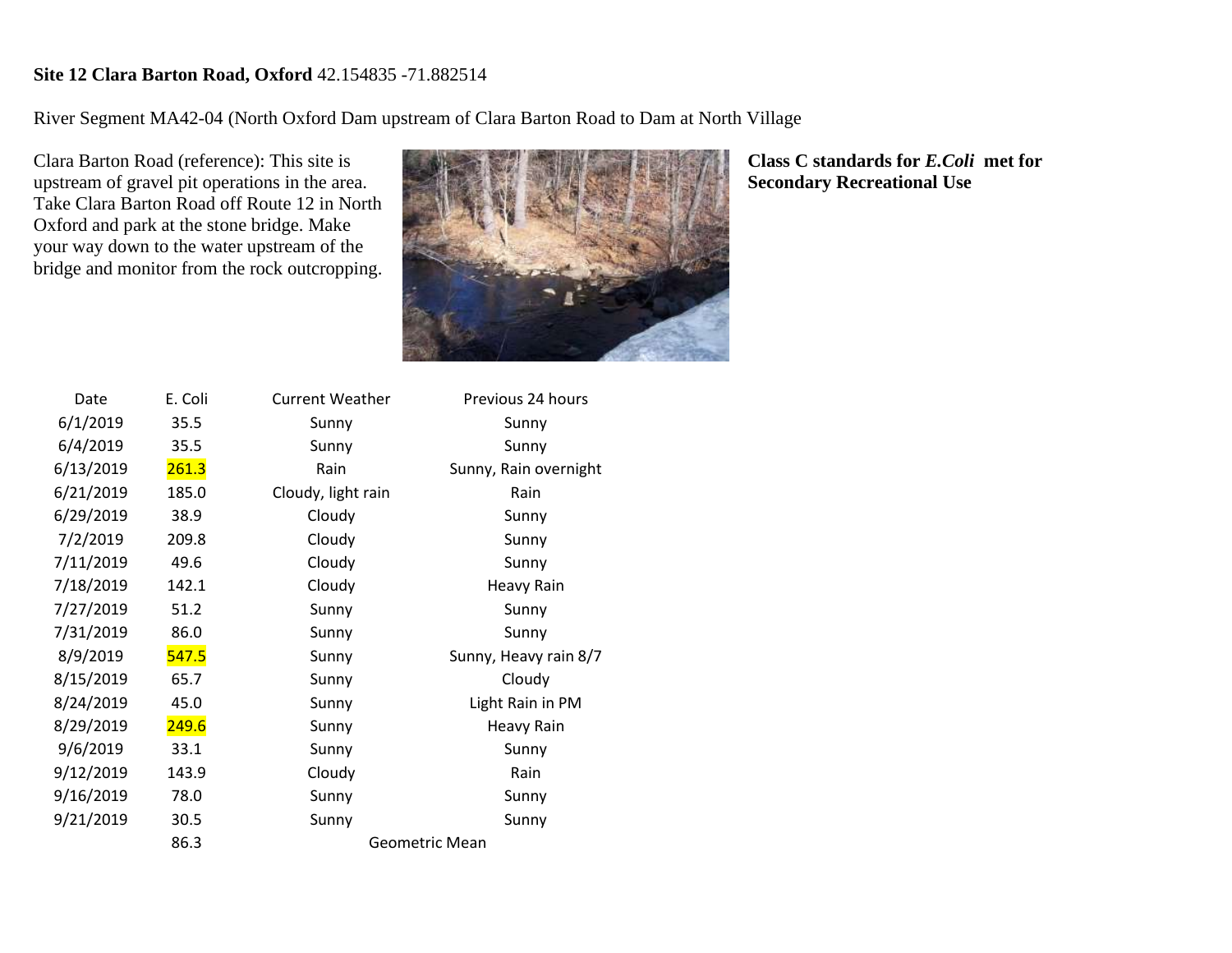### **Site 13 Little River, Oxford** 42.110470 -71.883447

# River Segment MA42-14 Little River

The Little River (impact): this site is the largest inflow of water into the French River; it is the outflow from Buffumville Lake. Between Buffumville Lake and its confluence with the French River there are several industrial areas right on the river. Where Dudley Road crosses over the French River park at the Leovich Landing boat launch site. Park here and walked down the old Boston & Albany railbed about ¼ mile and monitor the river when reached

| Date      | E. Coli | <b>Current Weather</b> | Previous 24 hours     |
|-----------|---------|------------------------|-----------------------|
| 6/1/2019  | 35.5    | Sunny                  | Sunny                 |
| 6/4/2019  | 35.5    | Sunny                  | Sunny                 |
| 6/13/2019 | 139.6   | Rain                   | Sunny, Rain overnight |
| 6/21/2019 | 185.0   | Cloudy, light rain     | Rain                  |
| 6/29/2019 | 38.9    | Cloudy                 | Sunny                 |
| 7/2/2019  | 209.8   | Cloudy                 | Sunny                 |
| 7/11/2019 | 49.6    | Cloudy                 | Sunny                 |
| 7/18/2019 | 142.1   | Cloudy                 | <b>Heavy Rain</b>     |
| 7/27/2019 | 51.2    | Sunny                  | Sunny                 |
| 7/31/2019 | 86.0    | Sunny                  | Sunny                 |
| 8/9/2019  | 151.5   | Sunny                  | Sunny, Heavy rain 8/7 |
| 8/15/2019 | 65.7    | Sunny                  | Cloudy                |
| 8/24/2019 | 45.0    | Sunny                  | Light Rain in PM      |
| 8/29/2019 | 135.9   | Sunny                  | <b>Heavy Rain</b>     |
| 9/6/2019  | 33.1    | Sunny                  | Sunny                 |
| 9/12/2019 | 143.9   | Cloudy                 | Rain                  |
| 9/16/2019 | 78.0    | Sunny                  | Sunny                 |
| 9/21/2019 | 30.5    | Sunny                  | Sunny                 |
|           | 86.3    |                        | Geometric Mean        |



**Class B standards for** *E.Coli* **met for Primary and Secondary Recreational Use**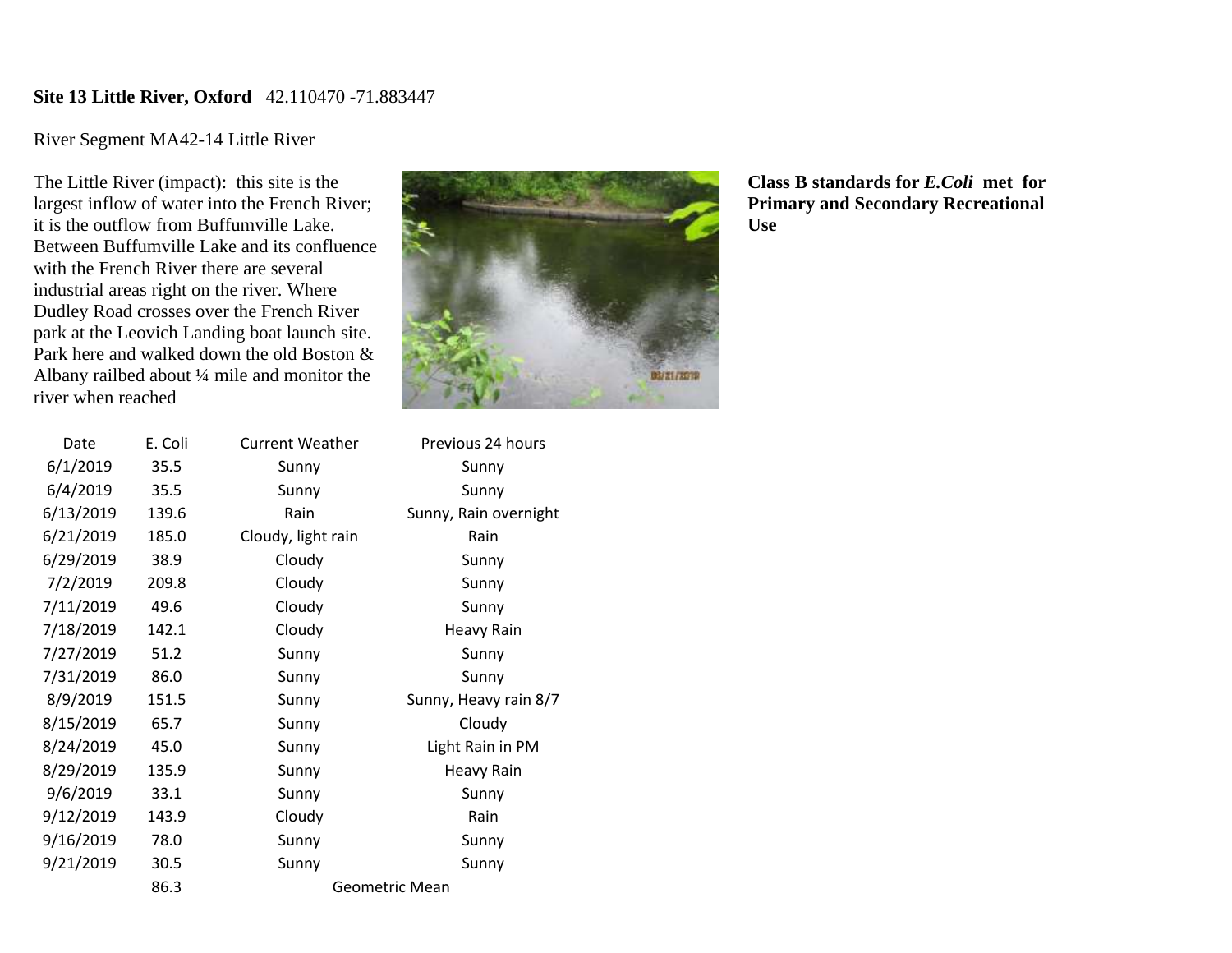# **Site 14 Dudley Road, Oxford** 42.107183 -71.883204

River Segment MA42-04 (North Oxford Dam upstream of Clara Barton Road to Dam at North Village

Dudley Road (reference): This site is above Lowe's Brook and is monitored as a baseline to see how much influence Lowe's Brook has on the French River. Park in the same location as for Little River and sample at boat landing.



| Date      | E. Coli | <b>Current Weather</b> | Previous 24 hours     |
|-----------|---------|------------------------|-----------------------|
| 6/1/2019  | 45.5    | Sunny                  | Sunny                 |
| 6/4/2019  | 33.2    | Sunny                  | Sunny                 |
| 6/13/2019 | 365.4   | Rain                   | Sunny, Rain overnight |
| 6/21/2019 | 105.0   | Cloudy, light rain     | Rain                  |
| 6/29/2019 | 122.3   | Cloudy                 | Sunny                 |
| 7/2/2019  | 85.7    | Cloudy                 | Sunny                 |
| 7/11/2019 | 40.8    | Cloudy                 | Sunny                 |
| 7/18/2019 | 52.1    | Cloudy                 | <b>Heavy Rain</b>     |
| 7/27/2019 | 42.8    | Sunny                  | Sunny                 |
| 7/31/2019 | 58.3    | Sunny                  | Sunny                 |
| 8/9/2019  | 161.6   | Sunny                  | Sunny, Heavy rain 8/7 |
| 8/15/2019 | 60.9    | Sunny                  | Cloudy                |
| 8/24/2019 | 35.3    | Sunny                  | Light Rain in PM      |
| 8/29/2019 | 238.2   | Sunny                  | <b>Heavy Rain</b>     |
| 9/6/2019  | 25.6    | Sunny                  | Sunny                 |
| 9/12/2019 | 90.8    | Cloudy                 | Rain                  |
| 9/16/2019 | 32.3    | Sunny                  | Sunny                 |
| 9/21/2019 | 39.3    | Sunny                  | Sunny                 |
|           | 67.2    |                        | <b>Geometric Mean</b> |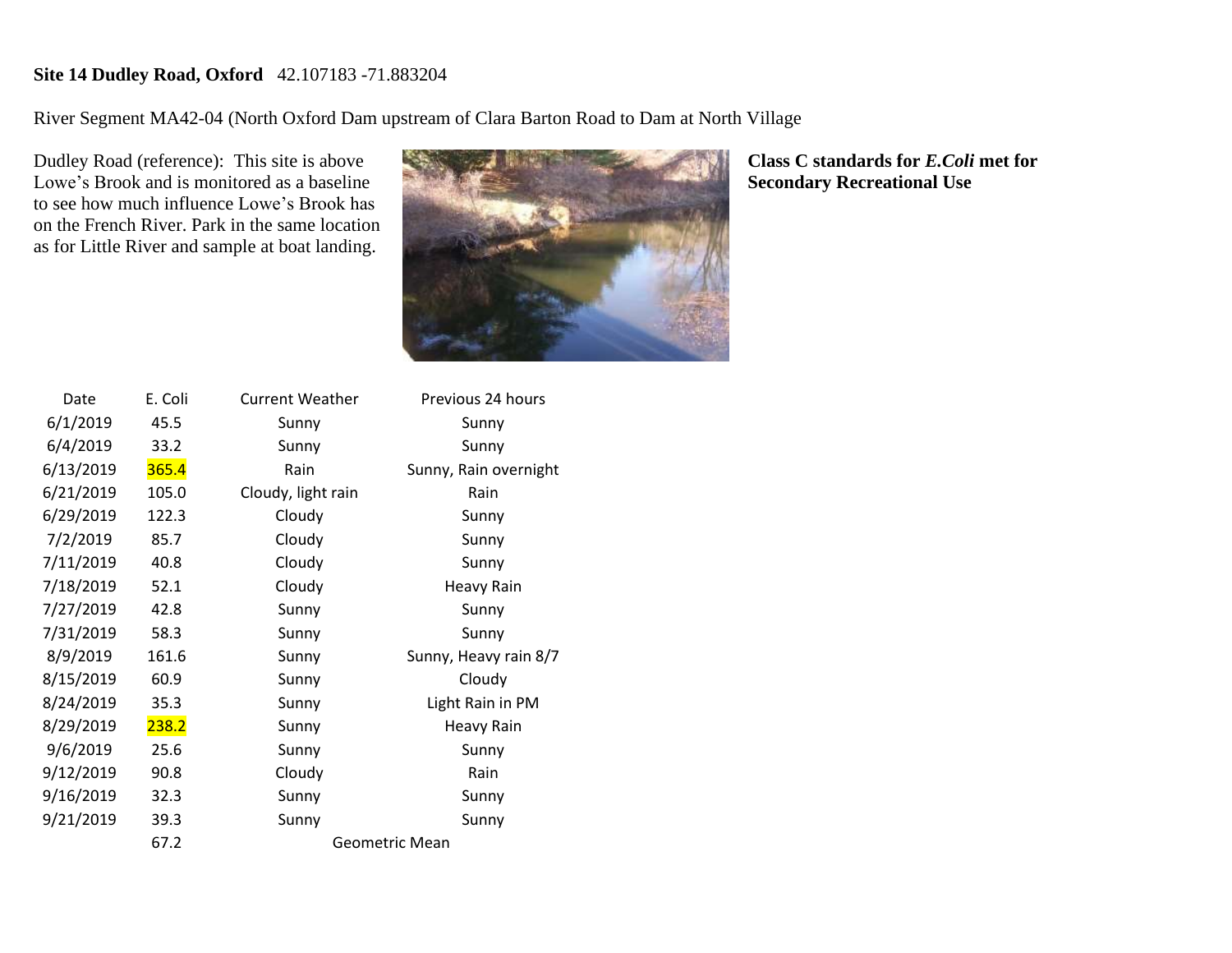#### **Site 15 Harwood Street, Oxford** 42.091509 -71880146

River Segment MA42-04 (North Oxford Dam upstream of Clara Barton Road to Dam at North Village

Harwood Street (reference): This site is below Lowe's Brook and combined with Dudley Road should give us a clear picture of any impact Lowe's has on the French. Monitoring here also gives us a good flow measurement above North Village dam to compare with flow below as measured by the USGS gauge in Webster. There is a pull off next to the bridge where Harwood Street crosses over the French River. Park here and sample downstream on the east side of the bridge



| Date      | E. Coli      | <b>Current Weather</b> | Previous 24 hours     |
|-----------|--------------|------------------------|-----------------------|
| 6/1/2019  | 101.9        | Sunny                  | Sunny                 |
| 6/4/2019  | 46.4         | Sunny                  | Sunny                 |
| 6/13/2019 | <b>325.5</b> | Rain                   | Sunny, Rain overnight |
| 6/21/2019 | 146.7        | Cloudy, light rain     | Rain                  |
| 6/29/2019 | 123.6        | Cloudy                 | Sunny                 |
| 7/2/2019  | 68.3         | Cloudy                 | Sunny                 |
| 7/11/2019 | 37.4         | Cloudy                 | Sunny                 |
| 7/18/2019 | 137.6        | Cloudy                 | <b>Heavy Rain</b>     |
| 7/27/2019 | 83.6         | Sunny                  | Sunny                 |
| 7/31/2019 | 48.0         | Sunny                  | Sunny                 |
| 8/9/2019  | 275.5        | Sunny                  | Sunny, Heavy rain 8/7 |
| 8/15/2019 | 54.8         | Sunny                  | Cloudy                |
| 8/24/2019 | 65.7         | Sunny                  | Light Rain in PM      |
| 8/29/2019 | 344.8        | Sunny                  | Heavy Rain            |
| 9/6/2019  | 49.5         | Sunny                  | Sunny                 |
| 9/12/2019 | 185.0        | Sunny                  | Rain                  |
| 9/16/2019 | 69.7         | Sunny                  | Sunny                 |
| 9/21/2019 | 56.5         | sunny                  | Sunny                 |
|           | 96.1         |                        | Geometric Mean        |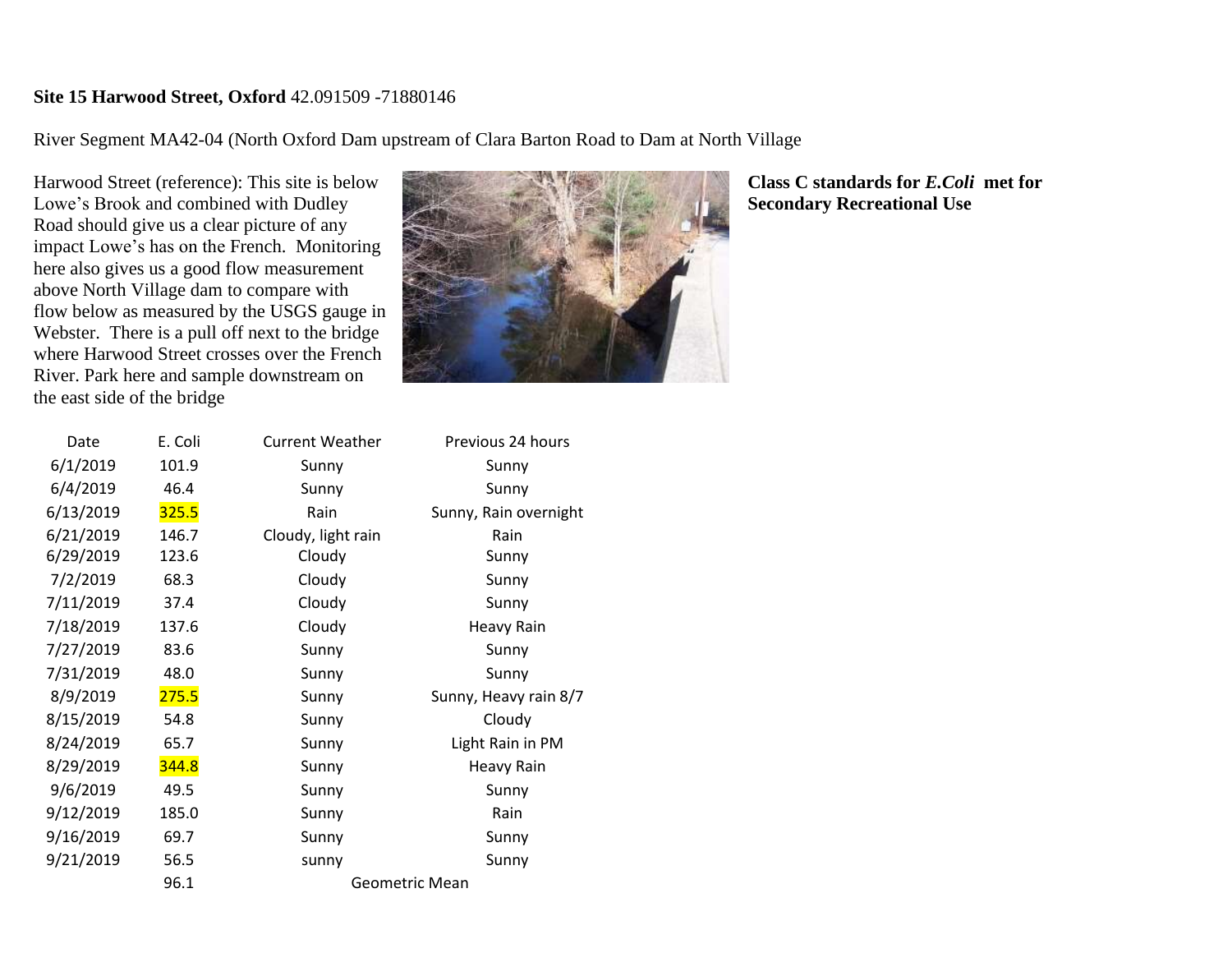#### **Site 16 Route 56, Oxford** 42.162652 - 71.887219 River Segment MA42-03 (Outlet of Greenville Pond to North Oxford Dam upstream of Clara Barton Road)

Route 56 (reference): This is the furthest upstream site that we will be monitoring and gives us a baseline for all downstream monitoring. Take Route 56 off Route 12 in North Oxford and park at the bridge. Make your way down to the water upstream of the bridge and monitor from the riprap.

.



| Date      | E. Coli | <b>Current Weather</b> | Previous 24 hours     |
|-----------|---------|------------------------|-----------------------|
| 6/1/2019  | 40.4    | Sunny                  | Sunny                 |
| 6/4/2019  | 6.3     | Sunny                  | Sunny                 |
| 6/13/2019 | 44.1    | Rain                   | Sunny, Rain overnight |
| 6/21/2019 | 79.4    | Cloudy, light rain     | Rain                  |
| 6/29/2019 | 5.1     | Cloudy                 | Sunny                 |
| 7/2/2019  | 17.1    | Cloudy                 | Sunny                 |
| 7/11/2019 | 9.7     | Cloudy                 | Sunny                 |
| 7/18/2019 | 19.9    | Cloudy                 | <b>Heavy Rain</b>     |
| 7/27/2019 | 10.1    | Sunny                  | Sunny                 |
| 7/31/2019 | 18.9    | Sunny                  | Sunny                 |
| 8/9/2019  | 344.8   | Sunny                  | Sunny, Heavy rain 8/7 |
| 8/15/2019 | 12.0    | Sunny                  | Cloudy                |
| 8/24/2019 | 46.5    | Sunny                  | Light Rain in PM      |
| 8/29/2019 | >2419.6 | Sunny                  | <b>Heavy Rain</b>     |
| 9/6/2019  | 96.0    | Sunny                  | Sunny                 |
| 9/12/2019 | 71.7    | Cloudy                 | Rain                  |
| 9/16/2019 | 63.1    | Sunny                  | Sunny                 |
| 9/21/2019 | 25.6    | Sunny                  | Sunny                 |
|           | 28.7    |                        | Geometric Mean        |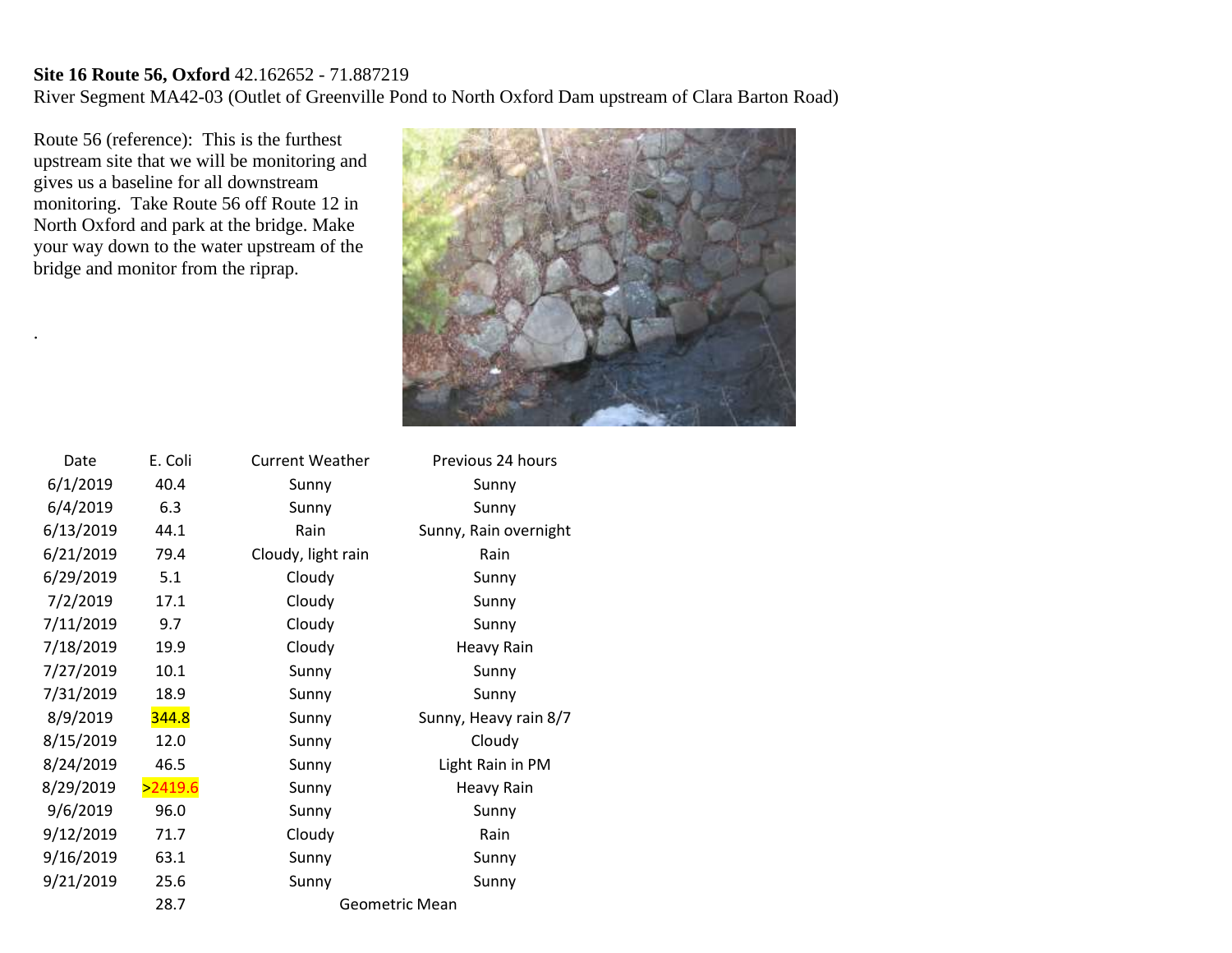# **Results**

Field measurement data and laboratory data, including that for quality control samples are shown below: The table below provides sample collection dates/times, analysis dates/times, sample ID numbers, accuracy analysis, holding time calculations, calculated RPD on raw data, and calculated RPD log 10 transformed data.

# **Results and QC Table**

| Site #         | Site Name                                        | Date     | Time<br>Sample<br>Taken | Time<br>Sample<br>Delivered<br>to Lab | Sample<br>Temperature at<br><b>Time Delivered</b><br>to Lab | E. Coli<br>Colonies<br>100/ml | Accuracy<br>Pass/Fail | RPD (%)<br>calculated<br>on raw<br>data | RPD%<br>calculated on<br>log 10<br>transformed<br>data | P/F  | Hold<br>time<br>calc | Hold<br>time<br>P/F |
|----------------|--------------------------------------------------|----------|-------------------------|---------------------------------------|-------------------------------------------------------------|-------------------------------|-----------------------|-----------------------------------------|--------------------------------------------------------|------|----------------------|---------------------|
| 1              | <b>State Line</b>                                | 6/1/2019 | 8:40                    | 12:36                                 | 11.5                                                        | 52.9                          |                       |                                         |                                                        |      | 3:56                 | Pass                |
| 4              | <b>Brandon Road</b>                              | 6/1/2019 | 9:06                    | 12:36                                 | 14                                                          | 76.7                          |                       |                                         |                                                        |      | 3:30                 | Pass                |
| $\overline{7}$ | Mill Brook Bigelow                               | 6/1/2019 | 9:20                    | 12:36                                 | 16.1                                                        | 25.9                          |                       |                                         |                                                        |      | 3:16                 | Pass                |
| 8              | Mill Brook Nursery                               | 6/1/2019 | 9:28                    | 12:36                                 | 16.5                                                        | 6.2                           |                       |                                         |                                                        |      | 3:08                 | Pass                |
| 11             | Lowe's Brook                                     | 6/1/2019 | 10:07                   | 12:36                                 | 17.5                                                        | 73.8                          |                       |                                         |                                                        |      | 2:29                 | Pass                |
| 12             | Clara Barton Road                                | 6/1/2019 | 10:32                   | 12:36                                 | 19.4                                                        | 35.5                          |                       |                                         |                                                        |      | 2:04                 | Pass                |
| 13             | <b>Little River</b>                              | 6/1/2019 | 10:56                   | 12:36                                 | 21                                                          | 24.3                          |                       |                                         |                                                        |      | 1:40                 | Pass                |
| 14             | <b>Dudley Road</b>                               | 6/1/2019 | 11:09                   | 12:36                                 | 20.4                                                        | 45.5                          |                       |                                         |                                                        |      | 1:27                 | Pass                |
| 15             | Harwood Street                                   | 6/1/2019 | 11:16                   | 12:36                                 | 20.4                                                        | 101.9                         |                       |                                         |                                                        |      | 1:20                 | Pass                |
| 16             | Route 56                                         | 6/1/2019 | 10:22                   | 12:36                                 | 17.7                                                        | 40.4                          |                       |                                         |                                                        |      | 2:14                 | Pass                |
| <b>Blank</b>   | Harwood Street                                   | 6/1/2019 | 11:26                   | 12:36                                 | 21.6                                                        | ${<}1$                        | Pass                  |                                         |                                                        |      | 1:10                 | Pass                |
| <b>DUP</b>     | <b>Brandon Road</b>                              | 6/1/2019 | 9:06                    | 12:36                                 | 13.4                                                        | 47.3                          |                       | 47.4                                    | 11.8                                                   | Pass | 3:30                 | Pass                |
| Lab Blank      |                                                  |          |                         |                                       |                                                             | $<1$                          | Pass                  |                                         |                                                        |      |                      |                     |
| QC             | All cells positive                               |          |                         |                                       |                                                             |                               | Pass                  |                                         |                                                        |      |                      |                     |
|                | $6/1$ samples flagged for<br>transit temperature |          |                         |                                       |                                                             |                               |                       |                                         |                                                        |      |                      |                     |
| $\mathbf{1}$   | State Line                                       | 6/4/2019 | 10:40                   | 16:38                                 | 6.5                                                         | 42                            |                       |                                         |                                                        |      | 5:58                 | Pass                |
| 4              | <b>Brandon Road</b>                              | 6/4/2019 | 10:52                   | 16:38                                 | 4.6                                                         | 45                            |                       |                                         |                                                        |      | 5:46                 | Pass                |
| $\overline{7}$ | Mill Brook Bigelow                               | 6/4/2019 | 11:03                   | 16:38                                 | 5.4                                                         | 19.9                          |                       |                                         |                                                        |      | 5:35                 | Pass                |
| 8              | Mill Brook Nursery                               | 6/4/2019 | 11:12                   | 16:38                                 | 8.3                                                         | $\overline{2}$                |                       |                                         |                                                        |      | 5:26                 | Pass                |
| 11             | Lowe's Brook                                     | 6/4/2019 | 11:21                   | 16:38                                 | 8.3                                                         | 23.3                          |                       |                                         |                                                        |      | 5:17                 | Pass                |
| 12             | Clara Barton Road                                | 6/4/2019 | 12:37                   | 16:38                                 | 6.5                                                         | 35.5                          |                       |                                         |                                                        |      | 4:01                 | Pass                |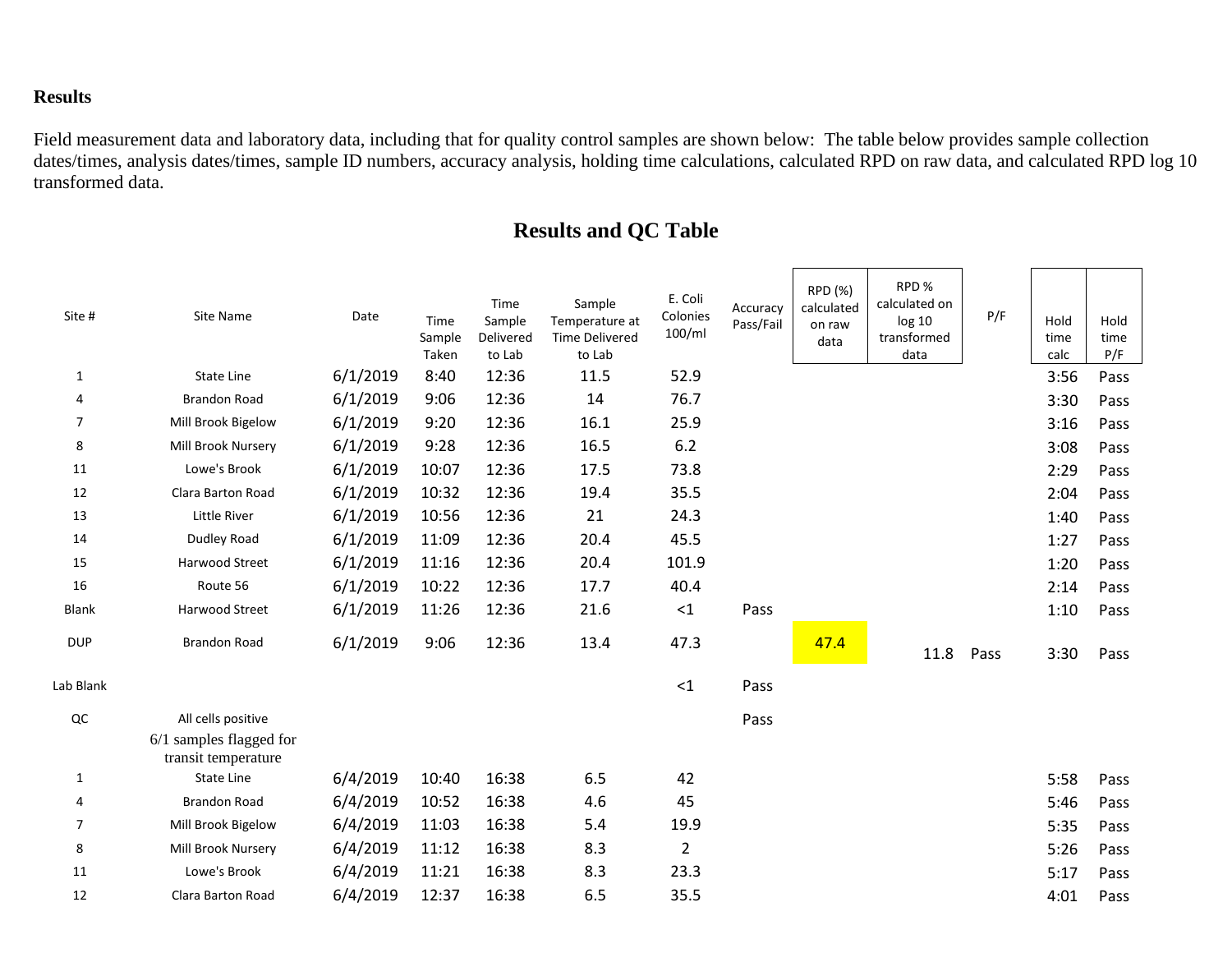| 13           | Little River                                         | 6/4/2019        | 11:43 | 16:38 | 6.5  | 35.9     |      |      |     |      | 4:55 | Pass |
|--------------|------------------------------------------------------|-----------------|-------|-------|------|----------|------|------|-----|------|------|------|
| 14           | Dudley Road                                          | 6/4/2019        | 11:32 | 16:38 | 6.5  | 33.2     |      |      |     |      | 5:06 | Pass |
| 15           | Harwood Street                                       | 6/4/2019        | 12:00 | 16:38 | 7.7  | 46.4     |      |      |     |      | 4:38 | Pass |
| 16           | Route 56                                             | 6/4/2019        | 12:46 | 16:38 | 5.9  | 63       |      |      |     |      | 3:52 | Pass |
| <b>Blank</b> | <b>Brandon Road</b>                                  | 6/4/2019        | 10:49 | 16:38 | 5.6  | $\leq$ 1 | Pass |      |     |      | 5:49 | Pass |
| <b>DUP</b>   | Dudley Road                                          | 6/4/2019        | 11:32 | 16:38 | 6.5  | 39.3     |      | 16.8 | 4.7 | Pass | 5:06 | Pass |
| Lab Blank    |                                                      | 6/4/2019        |       |       |      | $\leq$ 1 | Pass |      |     |      |      |      |
| ${\sf QC}^*$ | Harwood Street<br>Sample analyzed by Microbac<br>Lab | 6/4/2019        | 12:00 | 14:55 | 14.9 | 59.4     |      | 24.6 | 6.2 | Pass | 2:55 | Pass |
| 1            | State Line                                           | 6/13/2019       | 13:37 | 16:41 | 5.6  | 98.8     |      |      |     |      | 3:04 | Pass |
| 4            | <b>Brandon Road</b>                                  | 6/13/2019       | 13:54 | 16:41 | 7.6  | 686.7    |      |      |     |      | 2:47 | Pass |
| 7            | Mill Brook Bigelow                                   | 6/13/2019       | 14:08 | 16:41 | 7.2  | 686.7    |      |      |     |      | 2:33 | Pass |
| 8            | Mill Brook Nursery                                   | 6/13/2019       | 14:17 | 16:41 | 7.1  | 33.6     |      |      |     |      | 2:24 | Pass |
| 11           | Lowe's Brook                                         | 6/13/2019       | 14:29 | 16:41 | 5.6  | 344.8    |      |      |     |      | 2:12 | Pass |
| 12           | Clara Barton Road                                    | 6/13/2019       | 14:55 | 16:41 | 10.4 | 261.3    |      |      |     |      | 1:46 | Pass |
| 13           | Little River                                         | 6/13/2019       | 15:20 | 16:41 | 11.4 | 139.6    |      |      |     |      | 1:21 | Pass |
| 14           | Dudley Road                                          | 6/13/2019       | 15:11 | 16:41 | 10.4 | 365.4    |      |      |     |      | 1:30 | Pass |
| 15           | Harwood Street                                       | 6/13/2019       | 16:05 | 16:41 | 12.7 | 325.5    |      |      |     |      | 0:36 | Pass |
| 16           | Route 56                                             | 6/13/2019       | 14:44 | 16:41 | 7.1  | 44.1     |      |      |     |      | 1:57 | Pass |
| <b>Blank</b> | State Line                                           | 6/13/2019       | 13:37 | 16:41 | 8.8  | ${<}1$   |      |      |     |      | 3:04 | Pass |
| <b>DUP</b>   | Harwood Street                                       | 6/13/2019       | 16:05 | 16:41 | 12.5 | 325.5    |      | 0.0  | 0.0 | Pass | 0:36 | Pass |
| Lab Split    | State Line                                           | 6/13/2019       | 13:37 | 16:41 | 5.6  | 104.3    |      | 5.4  | 1.2 | Pass | 3:04 | Pass |
| Lab Blank    |                                                      |                 |       |       |      | $\leq 1$ | Pass |      |     |      |      |      |
| QC           | Monthly                                              |                 |       |       |      |          |      |      |     |      |      |      |
| $\mathbf{1}$ | State Line                                           | 6/21/2019       | 10:12 | 16:03 | 5.9  | 95.9     |      |      |     |      | 5:51 | Pass |
| 4            | <b>Brandon Road</b>                                  | 6/21/2019       | 10:24 | 16:03 | 5.4  | 90.9     |      |      |     |      | 5:39 | Pass |
| 7            | Mill Brook Bigelow                                   | 6/21/2019       | 10:35 | 16:03 | 5.6  | 104.6    |      |      |     |      | 5:28 | Pass |
| 8            | Mill Brook Nursery                                   | 6/21/2019 10:50 |       | 16:03 | 5.6  | 12       |      |      |     |      | 5:13 | Pass |
| 11           | Lowe's Brook                                         | 6/21/2019       | 11:03 | 16:03 | 5.9  | 59.4     |      |      |     |      | 5:00 | Pass |
| 12           | Clara Barton Road                                    | 6/21/2019       | 11:33 | 16:03 | 6.8  | 185      |      |      |     |      | 4:30 | Pass |
| 13           | Little River                                         | 6/21/2019       | 11:57 | 16:03 | 6.2  | 86.7     |      |      |     |      | 4:06 | Pass |
| 14           | Dudley Road                                          | 6/21/2019       | 11:51 | 16:03 | 6.5  | 105      |      |      |     |      | 4:12 | Pass |
| 15           | Harwood Street                                       | 6/21/2019       | 12:20 | 16:03 | 6.8  | 146.7    |      |      |     |      | 3:43 | Pass |
| 16           | Route 56                                             | 6/21/2019       | 11:23 | 16:03 | 5.6  | 79.4     |      |      |     |      | 4:40 | Pass |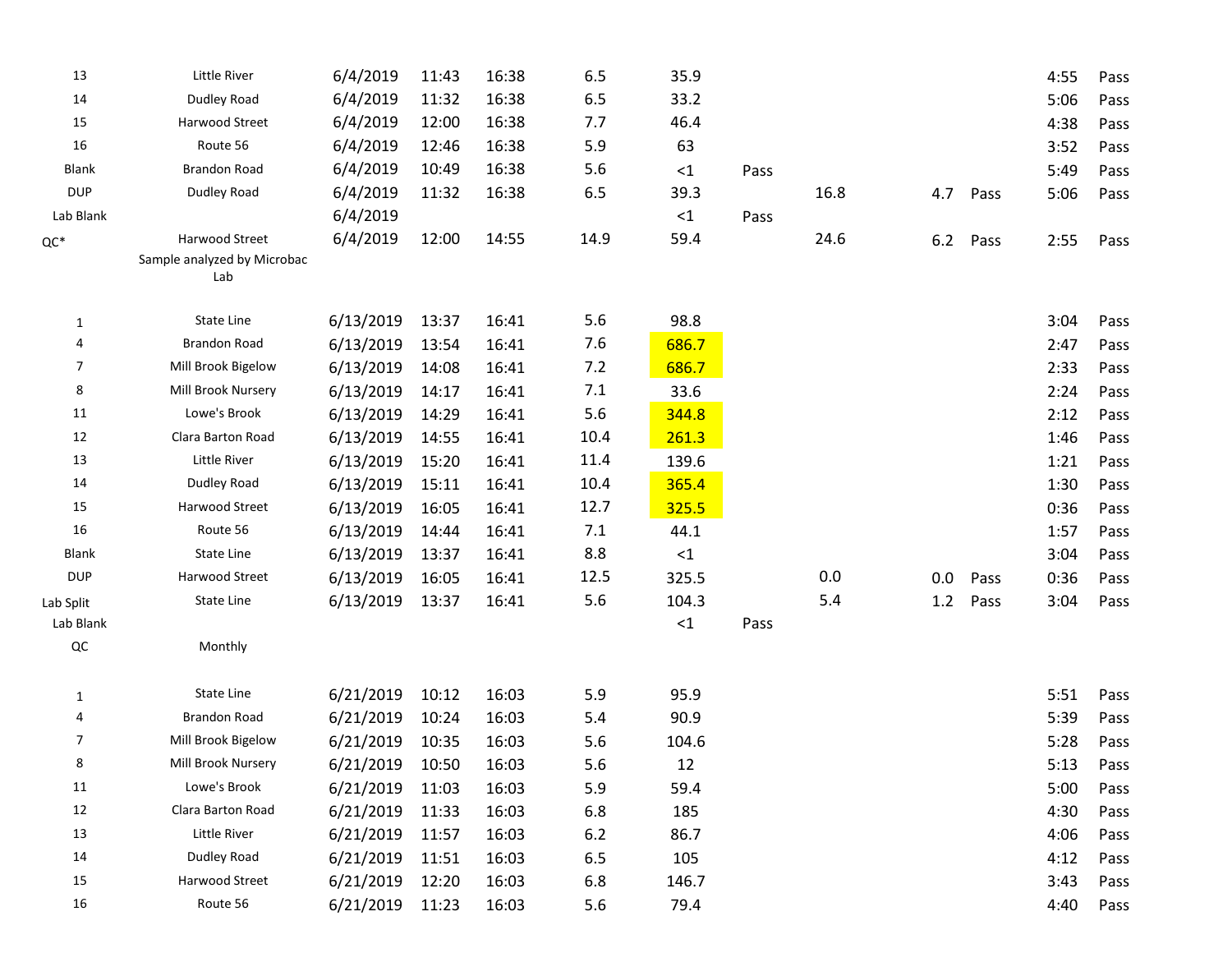| <b>Blank</b>   | Mill Brook Nursery  | 6/21/2019 | 10:50 | 16:03 | 6.5 | $\leq 1$ |      |      |      |         | 5:13 | Pass |
|----------------|---------------------|-----------|-------|-------|-----|----------|------|------|------|---------|------|------|
| <b>DUP</b>     | Dudley Road         | 6/21/2019 | 11:51 | 16:03 | 6.8 | 107.6    |      | 2.4  | 0.5  | Pass    | 4:12 | Pass |
|                |                     |           |       |       |     |          |      |      |      | Fail    |      |      |
|                |                     |           |       |       |     |          |      |      |      | (but on |      |      |
|                | Mill Brook Nursery  |           |       |       |     |          |      | 79.1 |      | very    |      |      |
|                |                     |           |       |       |     |          |      |      |      | low     |      |      |
| Lab Split      |                     | 6/21/2019 | 10:50 | 16:03 | 5.6 | 5.2      |      |      | 40.5 | counts) | 5:13 | Pass |
| Lab Blank      |                     |           |       |       |     | $\leq 1$ | Pass |      |      |         |      |      |
| $\sf QC$       | Monthly             |           |       |       |     |          |      |      |      |         |      |      |
| 1              | State Line          | 6/29/2019 | 8:20  | 12:37 | 6.2 | 166.4    |      |      |      |         | 4:17 | Pass |
| 4              | <b>Brandon Road</b> | 6/29/2019 | 8:52  | 12:37 | 8   | 126.7    |      |      |      |         | 3:45 | Pass |
| $\overline{7}$ | Mill Brook Bigelow  | 6/29/2019 | 9:46  | 12:37 | 7.7 | 73.8     |      |      |      |         | 2:51 | Pass |
| 8              | Mill Brook Nursery  | 6/29/2019 | 9:58  | 12:37 | 6.5 | 2        |      |      |      |         | 2:39 | Pass |
| 11             | Lowe's Brook        | 6/29/2019 | 10:34 | 12:37 | 6.2 | 53       |      |      |      |         | 2:03 | Pass |
| 12             | Clara Barton Road   | 6/29/2019 | 11:08 | 12:37 | 6.5 | 38.9     |      |      |      |         | 1:29 | Pass |
| 13             | Little River        | 6/29/2019 | 11:45 | 12:37 | 6.5 | 48.7     |      |      |      |         | 0:52 | Pass |
| 14             | Dudley Road         | 6/29/2019 | 11:33 | 12:37 | 7.1 | 122.3    |      |      |      |         | 1:04 | Pass |
| 15             | Harwood Street      | 6/29/2019 | 12:09 | 12:37 | 6.2 | 123.9    |      |      |      |         | 0:28 | Pass |
| 16             | Route 56            | 6/29/2019 | 10:54 | 12:37 | 7.7 | 5.1      |      |      |      |         | 1:43 | Pass |
| <b>Blank</b>   | Dudley Road         | 6/29/2019 | 11:33 | 12:37 | 7.7 | $\leq$ 1 |      |      |      |         | 1:04 | Pass |
| <b>DUP</b>     | Harwood Street      | 6/29/2019 | 12:09 | 12:37 | 8   | 105      |      | 16.5 | 3.5  | Pass    | 0:28 | Pass |
| Lab Split      | Dudley Road         | 6/29/2019 | 11:13 | 12:37 | 7.1 | 178.9    |      | 37.6 | 7.6  | Pass    | 1:24 | Pass |
| Lab Blank      |                     |           |       |       |     | $\leq 1$ | Pass |      |      |         |      |      |
| $\sf QC$       | Monthly             |           |       |       |     |          |      |      |      |         |      |      |
|                |                     |           |       |       |     |          |      |      |      |         |      |      |
| 1              | State Line          | 7/2/2019  | 10:24 | 16:12 | 5.9 | 85.5     |      |      |      |         | 5:48 | Pass |
| 4              | <b>Brandon Road</b> | 7/2/2019  | 10:36 | 16:12 | 5.4 | 88       |      |      |      |         | 5:36 | Pass |
| 7              | Mill Brook Bigelow  | 7/2/2019  | 10:54 | 16:12 | 6.2 | 86       |      |      |      |         | 5:18 | Pass |
| 8              | Mill Brook Nursery  | 7/2/2019  | 11:07 | 16:12 | 6.2 | 7.5      |      |      |      |         | 5:05 | Pass |
| 11             | Lowe's Brook        | 7/2/2019  | 11:35 | 16:12 | 6.2 | 95.9     |      |      |      |         | 4:37 | Pass |
| 12             | Clara Barton Road   | 7/2/2019  | 12:07 | 16:12 | 6.2 | 209.8    |      |      |      |         | 4:05 | Pass |
| 13             | Little River        | 7/2/2019  | 12:39 | 16:12 | 6.8 | 153.3    |      |      |      |         | 3:33 | Pass |
| 14             | Dudley Road         | 7/2/2019  | 12:26 | 16:12 | 6.5 | 85.7     |      |      |      |         | 3:46 | Pass |
| 15             | Harwood Street      | 7/2/2019  | 13:00 | 16:12 | 6.5 | 68.3     |      |      |      |         | 3:12 | Pass |
| 16             | Route 56            | 7/2/2019  | 11:55 | 16:12 | 5.4 | 17.1     |      |      |      |         | 4:17 | Pass |
| Blank          | Harwood Street      | 7/2/2019  | 12:59 | 16:12 | 5.6 | $\leq 1$ |      |      |      |         | 3:13 | Pass |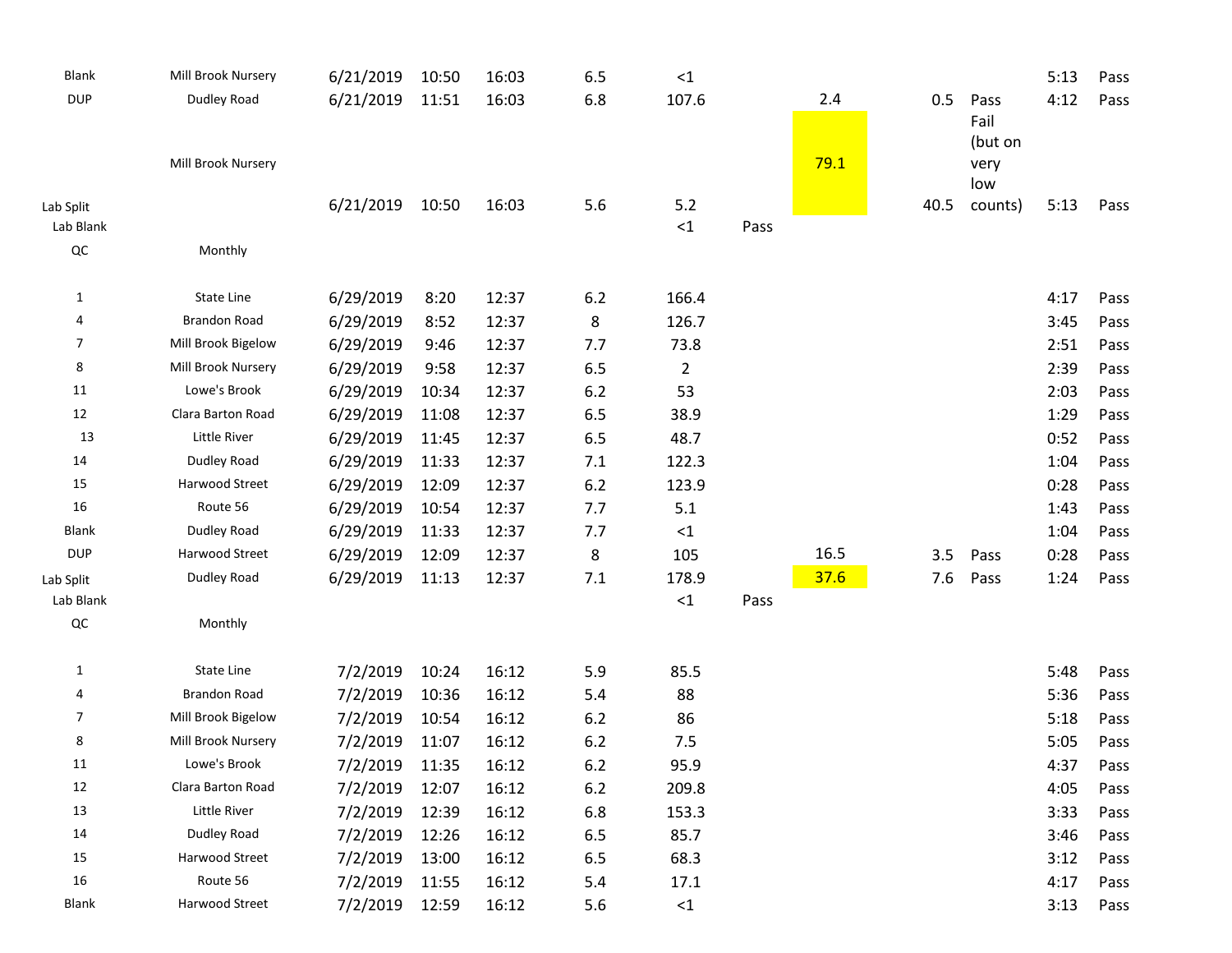| <b>DUP</b>   | Dudley Road         | 7/2/2019  | 12:02 | 16:12 | 6.8     | 75.9     |         | 12.1  | 2.8              | Pass | 4:10 | Pass |
|--------------|---------------------|-----------|-------|-------|---------|----------|---------|-------|------------------|------|------|------|
| Lab Split    | Harwood Street      | 7/2/2019  | 13:00 | 16:12 | $6.5\,$ | 48       |         | 34.9  | 8.7              | Pass | 3:12 | Pass |
| Lab Blank    |                     |           |       |       |         | ${<}1$   | Pass    |       |                  |      |      |      |
| $\sf QC$     | All cells positive  |           |       |       |         |          | Pass    |       |                  |      |      |      |
| 1            | State Line          | 7/11/2019 | 11:12 | 17:08 | 6.8     | 90.5     |         |       |                  |      | 5:56 | Pass |
| 4            | <b>Brandon Road</b> | 7/11/2019 | 11:35 | 17:08 | 5.5     | 344.8    |         |       |                  |      | 5:33 | Pass |
| 7            | Mill Brook Bigelow  | 7/11/2019 | 12:17 | 17:08 | 6.6     | 139.1    |         |       |                  |      | 4:51 | Pass |
| 8            | Mill Brook Nursery  | 7/11/2019 | 12:30 | 17:08 | 6.3     | 15.6     |         |       |                  |      | 4:38 | Pass |
| 11           | Lowe's Brook        | 7/11/2019 | 13:00 | 17:08 | 6.6     | 47.1     |         |       |                  |      | 4:08 | Pass |
| 12           | Clara Barton Road   | 7/11/2019 | 14:00 | 17:08 | 14:24   | 49.6     |         |       |                  |      | 3:08 | Pass |
| 13           | Little River        | 7/11/2019 | 14:40 | 17:08 | 14:24   | 42.6     |         |       |                  |      | 2:28 | Pass |
| 14           | Dudley Road         | 7/11/2019 | 14:25 | 17:08 | 6.6     | 40.8     |         |       |                  |      | 2:43 | Pass |
| 15           | Harwood Street      | 7/11/2019 | 14:56 | 17:08 | 7.2     | 37.4     |         |       |                  |      | 2:12 | Pass |
| 16           | Route 56            | 7/11/2019 | 13:48 | 17:08 | 10.2    | 9.7      |         |       |                  |      | 3:20 | Pass |
| Blank        | Brandon Road        | 7/11/2019 | 11:35 | 17:08 | 10.2    | ${<}1$   | Flagged | Total | Coliform<br>10.9 |      | 5:33 | Pass |
| <b>DUP</b>   | Clara Barton Road   | 7/11/2019 | 14:00 | 17:08 | 9.3     | 73.3     | 0.38    | 38.6  | 9.5              | Pass | 3:08 | Pass |
| Lab Split    | <b>Brandon Road</b> | 7/11/2019 | 11:35 | 17:08 | 5.5     | 248.1    | 0.326   | 32.6  | 5.8              | Pass | 5:33 | Pass |
| Lab Blank    |                     | 7/11/2019 |       |       |         | ${<}1$   | Pass    |       |                  |      |      |      |
| $\sf QC$     | Monthly             | 7/11/2019 |       |       |         |          |         |       |                  |      |      |      |
| 1            | State Line          | 7/18/2019 | 12:11 | 16:01 | 5.9     | 816.4    |         |       |                  |      | 3:50 | Pass |
| 4            | <b>Brandon Road</b> | 7/18/2019 | 12:23 | 16:01 | 5.6     | 461.1    |         |       |                  |      | 3:38 | Pass |
| 7            | Mill Brook Bigelow  | 7/18/2019 | 12:36 | 16:01 | 5.6     | 1413.6   |         |       |                  |      | 3:25 | Pass |
| 8            | Mill Brook Nursery  | 7/18/2019 | 12:47 | 16:01 | 5.9     | 48       |         |       |                  |      | 3:14 | Pass |
| 11           | Lowe's Brook        | 7/18/2019 | 12:58 | 16:01 | 5.6     | 36.9     |         |       |                  |      | 3:03 | Pass |
| 12           | Clara Barton Road   | 7/18/2019 | 13:47 | 16:01 | 5       | 142.1    |         |       |                  |      | 2:14 | Pass |
| 13           | Little River        | 7/18/2019 | 14:23 | 16:01 | 5.6     | 54.6     |         |       |                  |      | 1:38 | Pass |
| 14           | Dudley Road         | 7/18/2019 | 14:10 | 16:01 | 5.9     | 52.1     |         |       |                  |      | 1:51 | Pass |
| 15           | Harwood Street      | 7/18/2019 | 14:44 | 16:01 | 5.4     | 137.6    |         |       |                  |      | 1:17 | Pass |
| 16           | Route 56            | 7/18/2019 | 13:37 | 16:01 | 5.9     | 19.9     |         |       |                  |      | 2:24 | Pass |
|              |                     |           |       |       |         |          |         |       | Coliform         |      |      |      |
| <b>Blank</b> | Dudley Road         | 7/18/2019 | 14:10 | 16:01 | 6.5     | $\leq 1$ | Flagged | Total | 10.9             |      | 1:51 | Pass |
| <b>DUP</b>   | Harwood Street      | 7/18/2019 | 14:44 | 16:01 | 8.6     | 204.1    |         | 38.9  | 7.7              | Pass | 1:17 | Pass |
| Lab Split    | Dudley Road         | 7/18/2019 | 14:10 | 16:01 | 5.8     | 53.8     |         | 3.2   | 0.8              | Pass | 1:51 | Pass |
| Lab Blank    |                     | 7/18/2019 |       |       |         | ${<}1$   | Pass    |       |                  |      |      |      |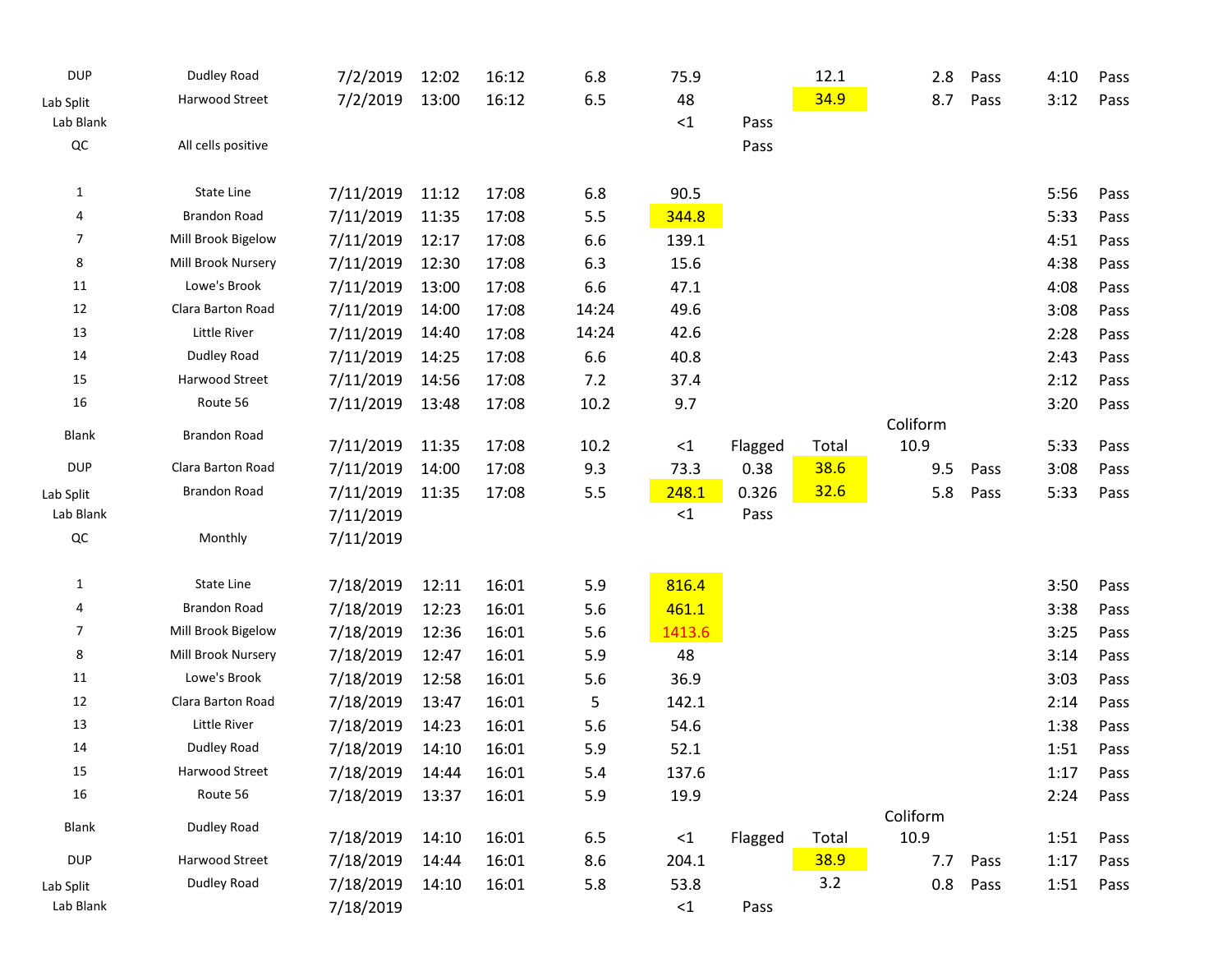| QC             | Monthly             | 7/18/2019 |       |       |             |        |      |      |      |          |      |      |
|----------------|---------------------|-----------|-------|-------|-------------|--------|------|------|------|----------|------|------|
| $\mathbf{1}$   | State Line          | 7/27/2019 | 8:42  | 12:00 | Temperature | 101.2  |      |      |      |          | 3:18 | pass |
| 4              | <b>Brandon Road</b> | 7/27/2019 | 8:52  | 12:00 | Blank 2.4 C | 73.3   |      |      |      |          | 3:08 | pass |
| $\overline{7}$ | Mill Brook Bigelow  | 7/27/2019 | 9:38  | 12:00 |             | 178.9  |      |      |      |          | 2:22 | pass |
| 8              | Mill Brook Nursery  | 7/27/2019 | 9:48  | 12:00 |             | 28.2   |      |      |      |          | 2:12 | pass |
| 11             | Lowe's Brook        | 7/27/2019 | 10:12 | 12:00 |             | 19.9   |      |      |      |          | 1:48 | pass |
| 12             | Clara Barton Road   | 7/27/2019 | 10:38 | 12:00 |             | 51.2   |      |      |      |          | 1:22 | pass |
| 13             | Little River        | 7/27/2019 | 10:50 | 12:00 |             | 45.9   |      |      |      |          | 1:10 | pass |
| 14             | Dudley Road         | 7/27/2019 | 10:52 | 12:00 |             | 42.8   |      |      |      |          | 1:08 | pass |
| 15             | Harwood Street      | 7/27/2019 | 11:22 | 12:00 |             | 83.6   |      |      |      |          | 0:38 | pass |
| 16             | Route 56            | 7/27/2019 | 10:33 | 12:00 |             | 10.1   |      |      |      |          | 1:27 | pass |
| <b>Blank</b>   | Dudley Road         | 7/27/2019 | 10:52 | 12:00 |             | < 1,0  |      |      |      |          | 1:08 | pass |
| <b>DUP</b>     | Route 56            | 7/27/2019 | 10:33 | 12:00 |             | 21.3   |      | 71.3 | 27.8 | failed   | 1:27 | pass |
| Lab Split      | Dudley Road         | 7/27/2019 | 10:52 | 12:00 |             | 49.6   |      | 14.7 | 3.8  | pass     | 1:08 | pass |
| Lab Blank      |                     | 7/27/2019 |       |       |             | ${<}1$ | Pass |      |      |          |      |      |
| $_{\rm QC}$    | Monthly             | 7/27/2019 |       |       |             |        |      |      |      |          |      |      |
| $\mathbf{1}$   | State Line          | 7/31/2019 | 11:25 | 16:07 | Temperature | 184.2  |      |      |      |          | 4:42 | pass |
| 4              | <b>Brandon Road</b> | 7/31/2019 | 11:29 | 16:07 | Blank 2.5 C | 105.0  |      |      |      |          | 4:38 | pass |
| $\overline{7}$ | Mill Brook Bigelow  | 7/31/2019 | 11:41 | 16:07 |             | 129.6  |      |      |      |          | 4:26 | pass |
| 8              | Mill Brook Nursery  | 7/31/2019 | 11:51 | 16:07 |             | 8.6    |      |      |      |          | 4:16 | pass |
| 11             | Lowe's Brook        | 7/31/2019 | 12:03 | 16:07 |             | 21.8   |      |      |      |          | 4:04 | pass |
| 12             | Clara Barton Road   | 7/31/2019 | 12:58 | 16:07 |             | 86     |      |      |      |          | 3:09 | pass |
| 13             | Little River        | 7/31/2019 | 13:26 | 16:07 |             | 46.4   |      |      |      |          | 2:41 | pass |
| 14             | Dudley Road         | 7/31/2019 | 13:14 | 16:07 |             | 58.3   |      |      |      |          | 2:53 | pass |
| 15             | Harwood Street      | 7/31/2019 | 13:45 | 16:07 |             | 48     |      |      |      |          | 2:22 | pass |
| 16             | Route 56            | 7/31/2019 | 12:48 | 16:07 |             | 18.9   |      |      |      |          | 3:19 | pass |
| <b>Blank</b>   | State Line          | 7/31/2019 | 11:25 | 16:07 |             | ${<}1$ | Pass |      |      |          | 4:42 | pass |
| <b>DUP</b>     | Harwood Street      | 7/31/2019 | 13:45 | 16:07 |             | 69.7   |      | 36.9 | 9.2  | Pass     | 2:22 | pass |
| Lab Split      | State Line          | 7/31/2019 | 11:25 | 16:07 |             | 156.5  |      | 16.3 |      | 3.2 Pass | 4:42 | pass |
| Lab Blank      |                     | 7/31/2019 |       |       |             | ${<}1$ | Pass |      |      |          |      |      |
| $_{\rm QC}$    | Monthly             |           |       |       |             |        |      |      |      |          |      |      |
| $\mathbf{1}$   | State Line          | 8/9/2019  | 10:16 | 16:13 | Temperature | 178.9  |      |      |      |          | 5:57 | Pass |
| 4              | <b>Brandon Road</b> | 8/9/2019  | 10:46 | 16:13 | Blank 3.4 C | 95.9   |      |      |      |          | 5:27 | Pass |
|                |                     |           |       |       |             |        |      |      |      |          |      |      |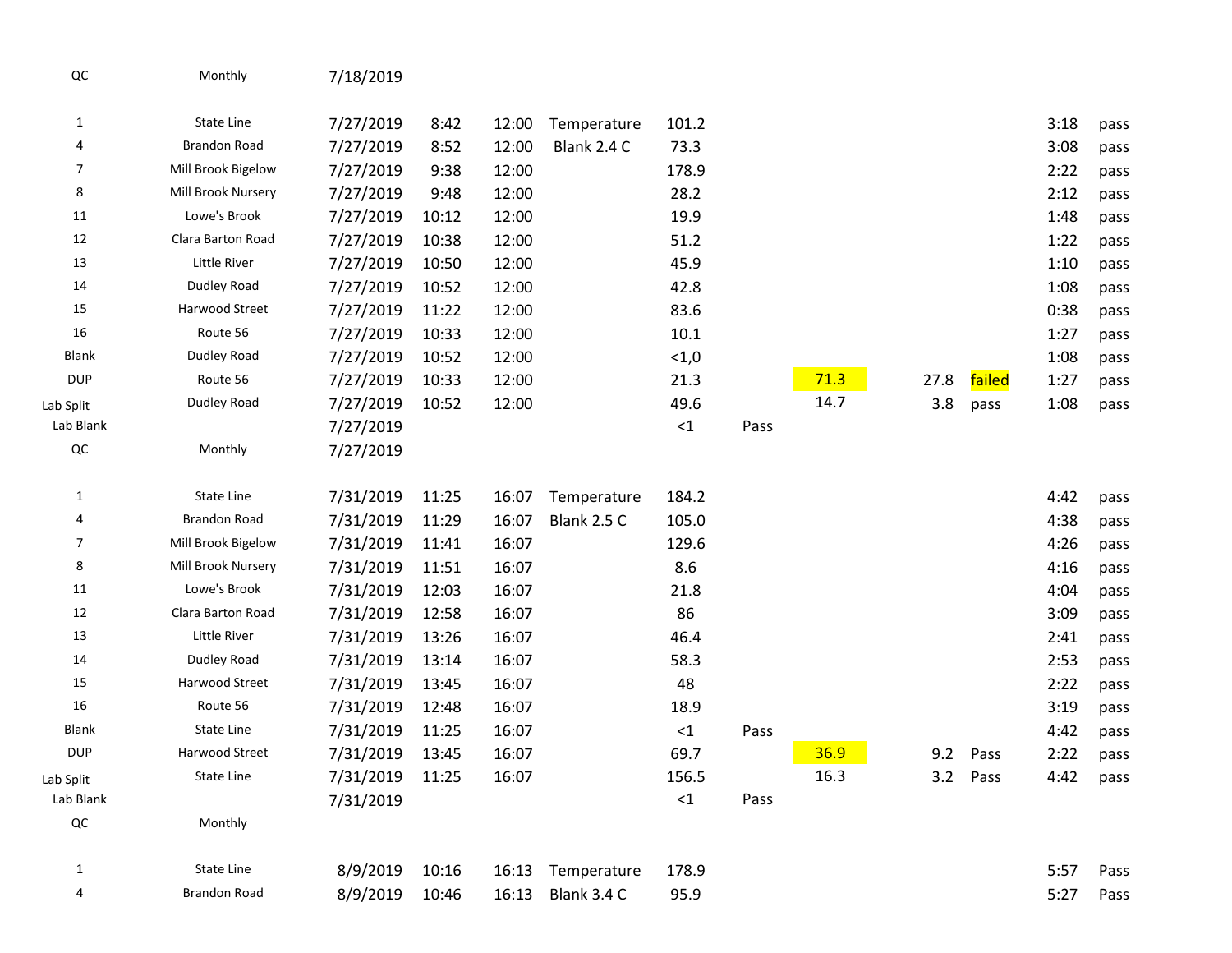| $\overline{7}$          | Mill Brook Bigelow  | 8/9/2019  | 11:34 | 16:13       |                    | 488.4    |      |      |     |      | 4:39 | Pass |
|-------------------------|---------------------|-----------|-------|-------------|--------------------|----------|------|------|-----|------|------|------|
| 8                       | Mill Brook Nursery  | 8/9/2019  |       | Not Sampled |                    |          |      |      |     |      |      |      |
| 11                      | Lowe's Brook        | 8/9/2019  | 12:24 | 16:13       |                    | 123.3    |      |      |     |      | 3:49 | pass |
| 12                      | Clara Barton Road   | 8/9/2019  | 13:25 | 16:13       |                    | 547.5    |      |      |     |      | 2:48 | pass |
| 13                      | Little River        | 8/9/2019  | 14:09 | 16:13       |                    | 151.5    |      |      |     |      | 2:04 | pass |
| 14                      | Dudley Road         | 8/9/2019  | 13:51 | 16:13       |                    | 161.6    |      |      |     |      | 2:22 | pass |
| 15                      | Harwood Street      | 8/9/2019  | 14:35 | 16:13       |                    | 275.5    |      |      |     |      | 1:38 | pass |
| 16                      | Route 56            | 8/9/2019  | 13:12 | 16:13       |                    | 344.8    |      |      |     |      | 3:01 | pass |
| <b>Blank</b>            | <b>Brandon Road</b> | 8/9/2019  | 10:46 | 16:13       |                    | <1       |      |      |     |      | 5:27 | pass |
| <b>DUP</b>              | Harwood Street      | 8/9/2019  | 14:35 | 16:13       |                    | 275.5    |      | 0.0  | 0.0 | Pass | 1:38 | pass |
| Lab Split               | <b>Brandon Road</b> | 8/9/2019  | 10:46 | 16:13       |                    | 143.9    |      | 40.0 | 8.5 | Pass | 5:27 | pass |
| Lab Blank               |                     | 8/9/2019  |       |             |                    | $\leq 1$ | Pass |      |     |      |      |      |
| QC                      | all cells positive  | 8/9/2019  |       |             |                    |          | Pass |      |     |      |      |      |
|                         |                     |           |       |             |                    |          |      |      |     |      |      |      |
| $\mathbf{1}$            | <b>State Line</b>   | 8/15/2019 | 10:13 | 16:00       | Temperature        | 72.7     |      |      |     |      | 5:47 | pass |
| 4                       | <b>Brandon Road</b> | 8/15/2019 | 10:27 | 16:00       | <b>Blank 1.1 C</b> | 54.8     |      |      |     |      | 5:33 | pass |
| $\overline{7}$          | Mill Brook Bigelow  | 8/15/2019 | 10:39 | 16:00       |                    | 272.3    |      |      |     |      | 5:21 | pass |
| 8                       | Mill Brook Nursery  | 8/15/2019 | 10:51 | 16:00       |                    | 10.1     |      |      |     |      | 5:09 | pass |
| 11                      | Lowe's Brook        | 8/15/2019 | 11:04 | 16:00       |                    | 28.5     |      |      |     |      | 4:56 | pass |
| 12                      | Clara Barton Road   | 8/15/2019 | 11:27 | 16:00       |                    | 65.7     |      |      |     |      | 4:33 | pass |
| 13                      | Little River        | 8/15/2019 | 11:50 | 16:00       |                    | 22.1     |      |      |     |      | 4:10 | pass |
| 14                      | Dudley Road         | 8/15/2019 | 11:41 | 16:00       |                    | 60.9     |      |      |     |      | 4:19 | pass |
| 15                      | Harwood Street      | 8/15/2019 | 12:12 | 16:00       |                    | 54.8     |      |      |     |      | 3:48 | pass |
| 16                      | Route 56            | 8/15/2019 | 11:17 | 16:00       |                    | 12       |      |      |     |      | 4:43 | pass |
| <b>Blank</b>            | State Line          | 8/15/2019 | 10:13 | 16:00       |                    | < 1.0    | Pass |      |     |      | 5:47 | pass |
| <b>DUP</b>              | Harwood Street      | 8/15/2019 | 12:12 | 16:00       |                    | 40.2     |      | 30.7 | 8.0 | Pass | 3:48 | pass |
| Lab Split               | State Line          | 8/15/2019 | 10:13 | 16:00       |                    | 65.7     |      | 10.1 | 2.4 | Pass | 5:47 | pass |
| Lab Blank               |                     | 8/15/2019 |       |             |                    | ${<}1$   | Pass |      |     |      |      |      |
| QC                      | Monthly             | 8/15/2019 |       |             |                    |          |      |      |     |      |      |      |
|                         |                     |           |       |             |                    |          |      |      |     |      |      |      |
| $\mathbf{1}$            | State Line          | 8/24/2019 | 8:32  | 10:41       | Temperature        | 63.1     |      |      |     |      | 2:09 | pass |
| $\overline{\mathbf{r}}$ | <b>Brandon Road</b> | 8/24/2019 | 8:42  | 10:41       | Blank 3.6 C        | 90.8     |      |      |     |      | 1:59 | pass |
| $\overline{7}$          | Mill Brook Bigelow  | 8/24/2019 | 8:51  | 10:41       |                    | 133.4    |      |      |     |      | 1:50 | pass |
| 8                       | Mill Brook Nursery  | 8/24/2019 | 8:59  | 10:41       |                    | 85.7     |      |      |     |      | 1:42 | pass |
| $11\,$                  | Lowe's Brook        | 8/24/2019 | 9:09  | 10:41       |                    | 62.4     |      |      |     |      | 1:32 | pass |
| 12                      | Clara Barton Road   | 8/24/2019 | 9:31  | 10:41       |                    | 45       |      |      |     |      | 1:10 | pass |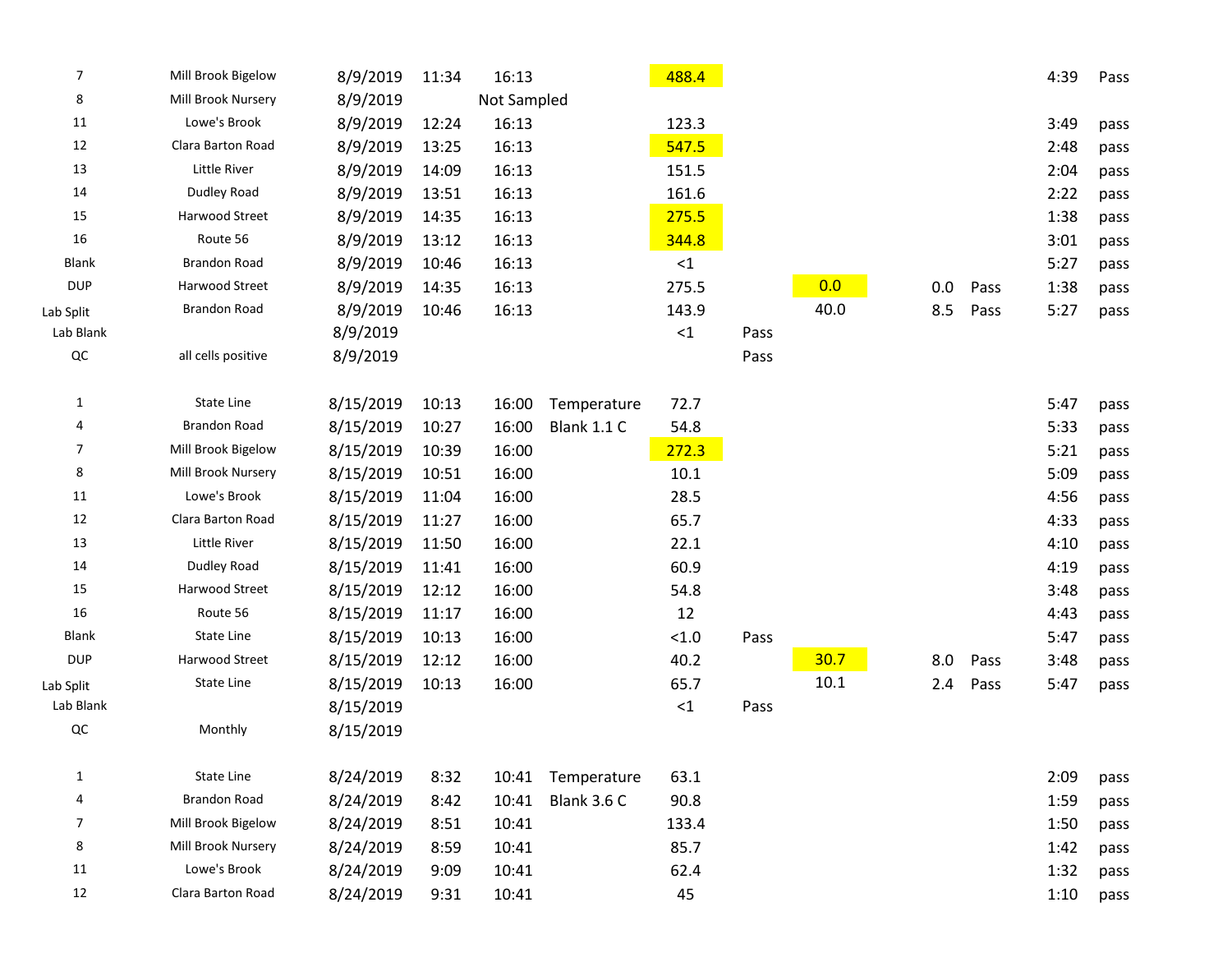| 13         | Little River        | 8/24/2019 | 9:58  | 10:41 |                    | 29.2      |      |                       |     |      | 0:43 | pass |
|------------|---------------------|-----------|-------|-------|--------------------|-----------|------|-----------------------|-----|------|------|------|
| 14         | Dudley Road         | 8/24/2019 | 9:46  | 10:41 |                    | 35.5      |      |                       |     |      | 0:55 | pass |
| 15         | Harwood Street      | 8/24/2019 | 10:10 | 10:41 |                    | 65.7      |      |                       |     |      | 0:31 | pass |
| 16         | Route 56            | 8/24/2019 | 9:22  | 10:41 |                    | 46.5      |      |                       |     |      | 1:19 | pass |
| Blank      | <b>State Line</b>   | 8/24/2019 | 8:32  | 10:41 |                    | < 1.0     | Pass |                       |     |      | 2:09 | pass |
| <b>DUP</b> | Harwood Street      | 8/24/2019 | 10:10 | 10:41 |                    | 47.1      |      | 33.0                  | 8.3 | Pass | 0:31 | pass |
| Lab Split  | State Line          | 8/24/2019 | 8:32  | 10:41 |                    | 81.6      |      | 25.6                  | 6.0 | Pass | 2:09 | pass |
| Lab Blank  |                     | 8/24/2019 |       |       |                    | ${<}1$    | Pass |                       |     |      |      |      |
| QC         | Monthly             | 8/24/2019 |       |       |                    |           |      |                       |     |      |      |      |
| 1          | State Line          | 8/29/2019 | 13:11 | 16:00 | Temperature        | 770.1     |      |                       |     |      | 2:49 | pass |
| 4          | <b>Brandon Road</b> | 8/29/2019 | 13:23 | 16:00 | <b>Blank 1.1 C</b> | 235.9     |      |                       |     |      | 2:37 | pass |
| 7          | Mill Brook Bigelow  | 8/29/2019 | 13:35 | 16:00 |                    | 1299.7    |      |                       |     |      | 2:25 | pass |
| 8          | Mill Brook Nursery  | 8/29/2019 | 13:45 | 16:00 |                    | 25.6      |      |                       |     |      | 2:15 | pass |
| 11         | Lowe's Brook        | 8/29/2019 | 13:55 | 16:00 |                    | 57.6      |      |                       |     |      | 2:05 | pass |
| 12         | Clara Barton Road   | 8/29/2019 | 14:09 | 16:00 |                    | 249.6     |      |                       |     |      | 1:51 | pass |
| 13         | <b>Little River</b> | 8/29/2019 | 14:49 | 16:00 |                    | 125.9     |      |                       |     |      | 1:11 | pass |
| 14         | Dudley Road         | 8/29/2019 | 14:37 | 16:00 |                    | 238.2     |      |                       |     |      | 1:23 | pass |
| 15         | Harwood Street      | 8/29/2019 | 15:07 | 16:00 |                    | 344.8     |      |                       |     |      | 0:53 | pass |
| 16         | Route 56            | 8/29/2019 | 14:20 | 16:00 |                    | >2419.6   |      |                       |     |      | 1:40 | pass |
| Blank      | <b>Brandon Road</b> | 8/29/2019 | 13:23 | 16:00 |                    | ${<}1$    | Pass |                       |     |      | 2:37 | pass |
| <b>DUP</b> | Harwood Street      | 8/29/2019 | 15:07 | 16:00 |                    | 272.3     |      | 23.5                  | 4.1 | Pass | 0:53 | pass |
| Lab Split  | <b>Brandon Road</b> | 8/29/2019 | 13:23 | 16:00 |                    | 410.6     |      | 54.0                  | 9.7 | Pass | 2:37 | pass |
| Lab Blank  |                     | 8/29/2019 |       |       |                    | ${<}1$    | Pass |                       |     |      |      |      |
| QC         | Monthly             | 8/29/2019 |       |       |                    |           |      |                       |     |      |      |      |
| 1          | State Line          | 9/6/2019  | 14:25 | 18:08 | Temperature        | 28.8      |      |                       |     |      | 3:43 | pass |
| 4          | <b>Brandon Road</b> | 9/6/2019  | 14:36 | 18:08 | <b>Blank 1.2 C</b> | 37.3      |      |                       |     |      | 3:32 | pass |
| 7          | Mill Brook Bigelow  | 9/6/2019  | 14:47 | 18:08 |                    | 9.8       |      |                       |     |      | 3:21 | pass |
| 8          | Mill Brook Nursery  | 9/6/2019  | 14:57 | 18:08 |                    | <b>NT</b> |      | Sample spilled in lab |     |      | 3:11 | pass |
| 11         | Lowe's Brook        | 9/6/2019  | 15:09 | 18:08 |                    | 56.7      |      |                       |     |      | 2:59 | pass |
| 12         | Clara Barton Road   | 9/6/2019  | 15:39 | 18:08 |                    | 33.1      |      |                       |     |      | 2:29 | pass |
| 13         | Little River        | 9/6/2019  | 16:09 | 18:08 |                    | 37.9      |      |                       |     |      | 1:59 | pass |
| 14         | Dudley Road         | 9/6/2019  | 15:55 | 18:08 |                    | 25.6      |      |                       |     |      | 2:13 | pass |
| 15         | Harwood Street      | 9/6/2019  | 16:29 | 18:08 |                    | 49.5      |      |                       |     |      | 1:39 | pass |
| 16         | Route 56            | 9/6/2019  | 15:30 | 18:08 |                    | 96        |      |                       |     |      | 2:38 | pass |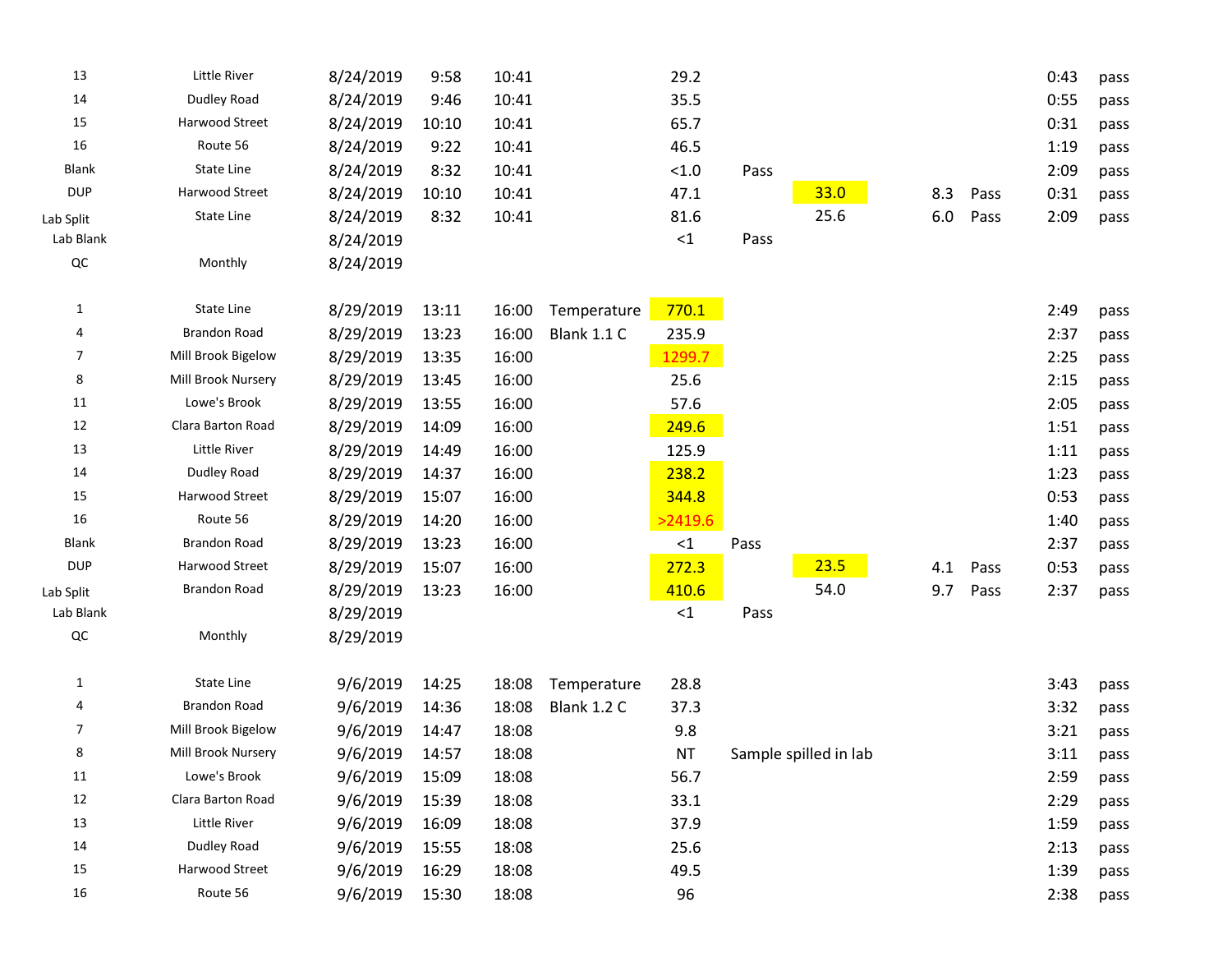| <b>Blank</b> | Dudley Road         | 9/6/2019  | 15:55 | 18:08 |             | $\leq 1$       | Pass |      |      |      | 2:13 | pass |
|--------------|---------------------|-----------|-------|-------|-------------|----------------|------|------|------|------|------|------|
| <b>DUP</b>   | Harwood Street      | 9/6/2019  | 16:29 | 18:08 |             | 35.9           |      | 31.9 | 8.6  | Pass | 1:39 | pass |
| Lab Split    | Dudley Road         | 9/6/2019  | 15:55 | 18:08 |             | 18.5           |      | 32.2 | 10.5 | Pass | 2:13 | pass |
| Lab Blank    |                     | 9/6/2019  |       |       |             | $\leq 1$       | Pass |      |      |      |      |      |
| $_{\rm QC}$  | Monthly             | 9/6/2019  |       |       |             |                |      |      |      |      |      |      |
| 1            | State Line          | 9/12/2019 | 13:46 | 16:12 | Temperature | 191.8          |      |      |      |      | 2:26 | pass |
| 4            | <b>Brandon Road</b> | 9/12/2019 | 14:00 | 16:12 | Blank 1.9 C | 98.5           |      |      |      |      | 2:12 | pass |
| 7            | Mill Brook Bigelow  | 9/12/2019 | 14:15 | 16:12 |             | 88.4           |      |      |      |      | 1:57 | pass |
| 8            | Mill Brook Nursery  | 9/12/2019 | 14:25 | 16:12 |             | $\overline{2}$ |      |      |      |      | 1:47 | pass |
| 11           | Lowe's Brook        | 9/12/2019 | 14:38 | 16:12 |             | 93.3           |      |      |      |      | 1:34 | pass |
| 12           | Clara Barton Road   | 9/12/2019 | 15:05 | 16:12 |             | 143.9          |      |      |      |      | 1:07 | pass |
| 13           | Little River        | 9/12/2019 | 15:27 | 16:12 |             | 73.3           |      |      |      |      | 0:45 | pass |
| 14           | Dudley Road         | 9/12/2019 | 15:38 | 16:12 |             | 90.8           |      |      |      |      | 0:34 | pass |
| 15           | Harwood Street      | 9/12/2019 | 15:46 | 16:12 |             | 185            |      |      |      |      | 0:26 | pass |
| 16           | Route 56            | 9/12/2019 | 14:56 | 16:12 |             | 71.7           |      |      |      |      | 1:16 | pass |
| <b>Blank</b> | State Line          | 9/12/2019 | 13:46 | 16:12 |             | $\leq 1$       | Pass |      |      |      | 2:26 | pass |
| <b>DUP</b>   | Harwood Street      | 9/12/2019 | 15:49 | 16:12 |             | 214.3          |      | 14.7 | 2.8  | Pass | 0:23 | pass |
| Lab Split    | State Line          | 9/12/2019 | 13:46 | 16:12 |             | 141.4          |      | 30.3 | 6.2  | Pass | 2:26 | pass |
| Lab Blank    |                     | 9/12/2019 |       |       |             | $\leq 1$       | Pass |      |      |      |      |      |
| QC           | Monthly             | 9/12/2019 |       |       |             |                |      |      |      |      |      |      |
| 1            | State Line          | 9/16/2019 | 10:00 | 16:00 | Temperature | 51.2           |      |      |      |      | 6:00 | pass |
| 4            | <b>Brandon Road</b> | 9/16/2019 | 10:18 | 16:00 | Blank 2.1 C | 45.7           |      |      |      |      | 5:42 | pass |
| 7            | Mill Brook Bigelow  | 9/16/2019 | 10:26 | 16:00 |             | 35             |      |      |      |      | 5:34 | pass |
| 8            | Mill Brook Nursery  | 9/16/2019 | 10:43 | 16:00 |             | 9.6            |      |      |      |      | 5:17 | pass |
| 11           | Lowe's Brook        | 9/16/2019 | 11:09 | 16:00 |             | 12             |      |      |      |      | 4:51 | pass |
| 12           | Clara Barton Road   | 9/16/2019 | 11:36 | 16:00 |             | 78             |      |      |      |      | 4:24 | pass |
| 13           | Little River        | 9/16/2019 | 12:10 | 16:00 |             | 55.6           |      |      |      |      | 3:50 | pass |
| 14           | Dudley Road         | 9/16/2019 | 11:55 | 16:00 |             | 32.3           |      |      |      |      | 4:05 | pass |
| 15           | Harwood Street      | 9/16/2019 | 12:26 | 16:00 |             | 69.7           |      |      |      |      | 3:34 | pass |
| 16           | Route 56            | 9/16/2019 | 11:28 | 16:00 |             | 63.1           |      |      |      |      | 4:32 | pass |
| <b>Blank</b> | State Line          | 9/16/2019 | 10:00 | 16:00 |             | $\leq 1$       | Pass |      |      |      | 6:00 | pass |
| <b>DUP</b>   | Harwood Street      | 9/16/2019 | 12:26 | 16:00 |             | 56.3           |      | 21.3 | 5.2  | Pass | 3:34 | pass |
| Lab Split    | State Line          | 9/16/2019 | 10:00 | 16:00 |             | 46.5           |      | 9.6  | 2.6  | Pass | 6:00 | pass |
| Lab Blank    |                     | 9/16/2019 |       |       |             | ${<}1$         | Pass |      |      |      |      |      |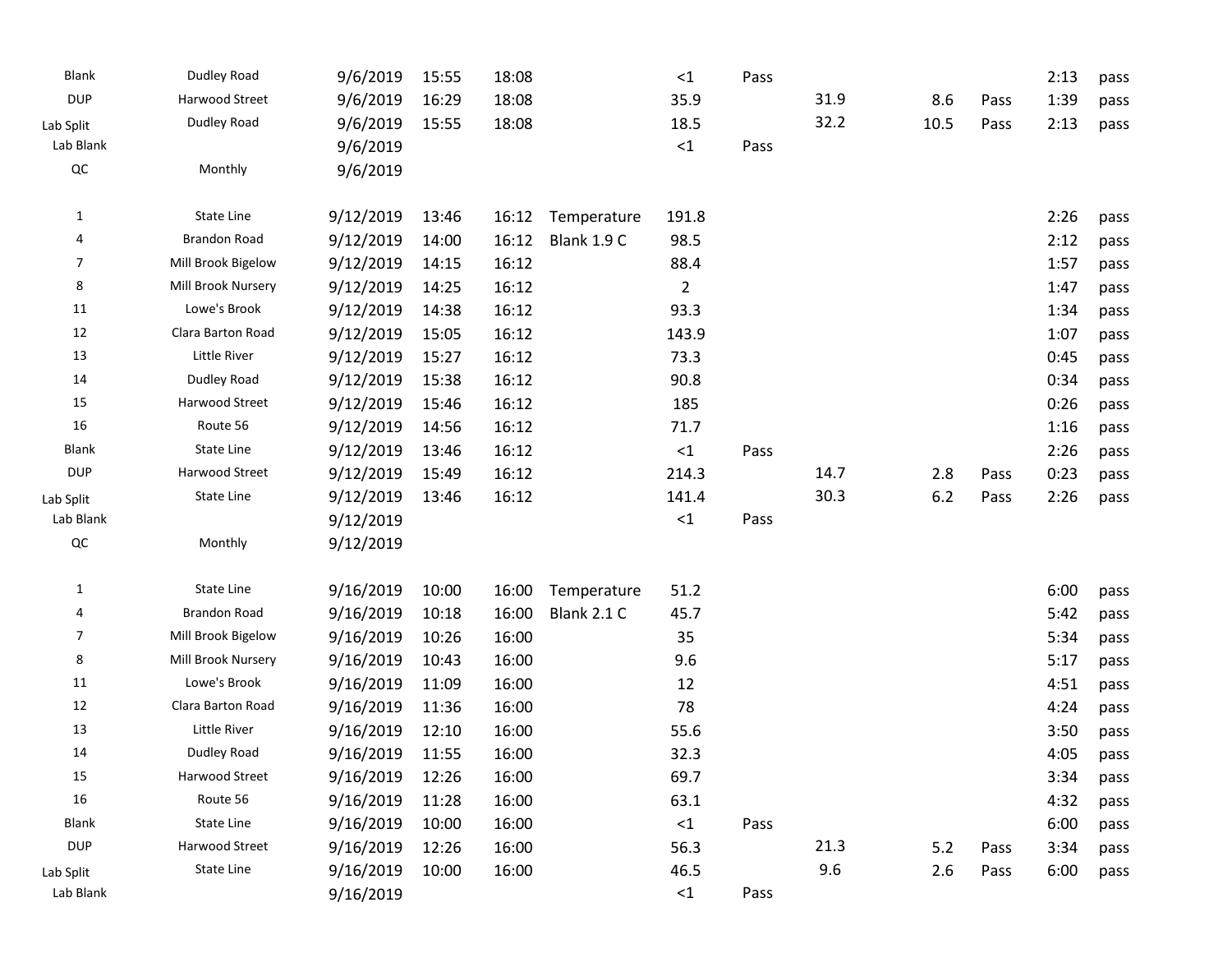| QC             | Monthly             | 9/16/2019 |      |       |                    |          |      |      |     |      |      |      |
|----------------|---------------------|-----------|------|-------|--------------------|----------|------|------|-----|------|------|------|
| 1              | State Line          | 9/21/2019 | 7:58 | 10:10 | Temperature        | 42.6     |      |      |     |      | 2:12 | pass |
| 4              | <b>Brandon Road</b> | 9/21/2019 | 8:08 | 10:10 | <b>Blank 1.1 C</b> | 44.1     |      |      |     |      | 2:02 | pass |
| $\overline{7}$ | Mill Brook Bigelow  | 9/21/2019 | 8:19 | 10:10 |                    | 66.4     |      |      |     |      | 1:51 | pass |
| 8              | Mill Brook Nursery  | 9/21/2019 | 8:28 | 10:10 |                    | 3        |      |      |     |      | 1:42 | pass |
| 11             | Lowe's Brook        | 9/21/2019 | 8:39 | 10:10 |                    | 31.8     |      |      |     |      | 1:31 | pass |
| 12             | Clara Barton Road   | 9/21/2019 | 9:00 | 10:10 |                    | 30.5     |      |      |     |      | 1:10 | pass |
| 13             | Little River        | 9/21/2019 | 9:13 | 10:10 |                    | 75.4     |      |      |     |      | 0:57 | pass |
| 14             | Dudley Road         | 9/21/2019 | 9:31 | 10:10 |                    | 39.3     |      |      |     |      | 0:39 | pass |
| 15             | Harwood Street      | 9/21/2019 | 9:38 | 10:10 |                    | 56.5     |      |      |     |      | 0:32 | pass |
| 16             | Route 56            | 9/21/2019 | 8:52 | 10:10 |                    | 25.6     |      |      |     |      | 1:18 | pass |
| Blank          | Dudley Road         | 9/21/2019 | 9:31 | 10:10 |                    | $\leq$ 1 | Pass |      |     |      | 0:39 | pass |
| <b>DUP</b>     | Brandon Road        | 9/21/2019 | 8:08 | 10:10 |                    | 38.8     |      | 12.8 | 3.3 | Pass | 2:02 | pass |
| Lab Split      | Dudley Road         | 9/21/2019 | 9:31 | 10:10 |                    | 47.9     |      | 19.7 | 5.2 | Pass | 0:39 | pass |
| Lab Blank      |                     | 9/21/2019 |      |       |                    | $\leq$ 1 | Pass |      |     |      |      |      |
| QC             | Monthly             |           |      |       |                    |          |      |      |     |      |      |      |

#### **Quality assurance, quality control and data validation**

The QAPP was not approved until 8/7/2019. The only significant difference between the draft and approved QAPP was the transit sample temperature. The draft QAPP had a transit temperature requirement of six degrees Celsius as determined by a temperature gun. The approved QAPP required that temperature blank be used and that the blank temperature be below four degree Celsius. The transit temperature for the 6/1 sampling exceeded the draft QAPP and has been flagged. The transit temperature for sites 12,13,14,15, and the field blank from 6/13 sampling exceeded the draft QAPP. With short transit time, transit temperature is not significant and would only result in a minor increase in the analyte value. The only significant deviations from the QAPP were that no Lab split was analyzed for the 6/1 sampling, no lab split was used for the 6/4 sampling but a sample was sent to Microbac Lab for analysis, and the lab positive culture control was not conducted in September.

Field blanks, and field duplicates were taken for all sampling events. Lab blanks were taken for all sampling events. Lab splits were taken for all sampling events except 6/1 and 6/4 as discussed above. Results shown in the Results and QC Table above show that all blanks, duplicates, and splits passed, with the exception field blanks for 7/11 and 7/18 which tested <1 *for E. Coli* but 10.9 for Coliform and were flagged. The lab split for 6/21 failed, but very low values were involved and the 6/21 sampling event was still considered valid. The 7/27 blank failed the calculated RPD log 10 transformed data test and data from the 7/27 sampling was not included in the portal data submittal.

Transit time for all samples were calculated and passed the six-hour transit limit.

There were two missing data points. Both were associated with site 7, Mill Brook Nursey. During the 8/9 sampling event the water level was too low to sample without entraining sediment and during 9/6 sampling event the sample was spilled in the lab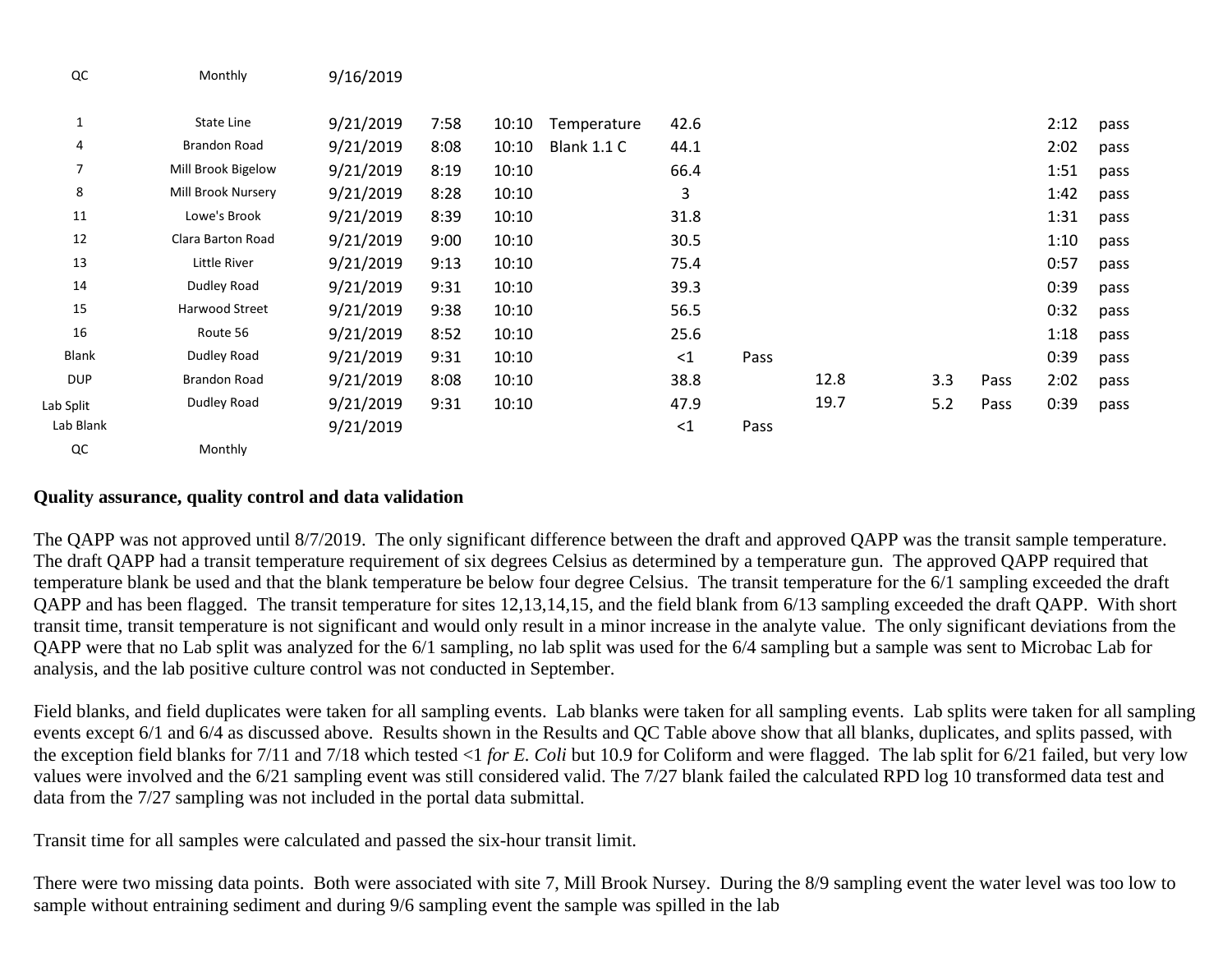# **Discussion**

The data has been assessed in relation to surface water quality standards for *E. Coli* and river segment MA42-04 meets class B standards. River segments MA42-06, MA42-05, MA42-19, MA42-04, MA42-04, and MA42-04 meet class C standards. The data would seem to indicate that the high readings are usually related to storm water runoff. In the table below, E. Coli readings are shown along with the rainfall total on the sample date and the two previous days. Each date where one or more samples exceeded 235 colonies per 100 ml is highlighted. Red highlighting of a sample indicates that it does not appear to be related to stormwater runoff.

|             |             |              |                | Mill           | Mill         |              |               |              |               |               |               |  |
|-------------|-------------|--------------|----------------|----------------|--------------|--------------|---------------|--------------|---------------|---------------|---------------|--|
| <b>Date</b> | Rainfall    | <b>State</b> | <b>Brandon</b> | <b>Brook</b>   | <b>Brook</b> | Lowes        | Clara         | Little       | <b>Dudley</b> | Harwood       | <b>Rt. 56</b> |  |
|             |             | Line         | Road           | <b>Bigelow</b> | Plaza        | <b>Brook</b> | <b>Barton</b> | <b>River</b> | Road          | <b>Street</b> |               |  |
| 5/30/2019   | 0.07        |              |                |                |              |              |               |              |               |               |               |  |
| 5/31/2019   | $\pmb{0}$   |              |                |                |              |              |               |              |               |               |               |  |
| 6/1/2019    | $\mathbf 0$ | 52.9         | 76.7           | 25.9           | 6.2          | 73.8         | 35.5          | 35.5         | 45.5          | 101.9         | 40.4          |  |
| 6/2/2019    | 0.18        |              |                |                |              |              |               |              |               |               |               |  |
| 6/3/2019    | 0.01        |              |                |                |              |              |               |              |               |               |               |  |
| 6/4/2019    | $\pmb{0}$   |              | 45.0           | 19.9           | 2.0          | 23.3         | 35.5          | 35.5         | 33.2          | 46.4          | 6.3           |  |
| 6/11/2019   | 0.35        |              |                |                |              |              |               |              |               |               |               |  |
| 6/12/2019   | $\pmb{0}$   |              |                |                |              |              |               |              |               |               |               |  |
| 6/13/2019   | 0.41        | 98.8         | 686.7          | 686.7          | 33.6         | 344.8        | 261.3         | 139.6        | 365.4         | 325.5         | 44.1          |  |
| 6/19/2019   | 0.01        |              |                |                |              |              |               |              |               |               |               |  |
| 6/20/2019   | 0.42        |              |                |                |              |              |               |              |               |               |               |  |
| 6/21/2019   | 0.16        | 95.9         | 90.9           | 104.6          | 12.0         | 59.4         | 185.0         | 185.0        | 105.0         | 146.7         | 79.4          |  |
| 6/27/2019   | $\pmb{0}$   |              |                |                |              |              |               |              |               |               |               |  |
| 6/28/2019   | $\pmb{0}$   |              |                |                |              |              |               |              |               |               |               |  |
| 6/29/2019   | 0.05        | 166.4        | 126.7          | 73.8           | 2.0          | 53.0         | 38.9          | 38.9         | 122.3         | 123.6         | 5.1           |  |
| 6/30/2019   | 0.27        |              |                |                |              |              |               |              |               |               |               |  |
| 7/1/2019    | $\pmb{0}$   |              |                |                |              |              |               |              |               |               |               |  |
| 7/2/2019    | 0           | 85.5         | 88.0           | 86.0           | 7.5          | 95.9         | 209.8         | 209.8        | 85.7          | 68.3          | 17.1          |  |
| 7/9/2019    | $\pmb{0}$   |              |                |                |              |              |               |              |               |               |               |  |
| 7/10/2019   | 0           |              |                |                |              |              |               |              |               |               |               |  |
| 7/11/2019   | 0.05        | 90.5         | 344.8          | 139.1          | 15.6         | 47.1         | 49.6          | 49.6         | 40.8          | 37.4          | 9.7           |  |
| 7/16/2019   | 0           |              |                |                |              |              |               |              |               |               |               |  |
| 7/17/2019   | 0.79        |              |                |                |              |              |               |              |               |               |               |  |
| 7/18/2019   | 0.03        | 816.4        | 461.1          | 1413.6         | 48.0         | 36.9         | 142.1         | 142.1        | 52.1          | 137.6         | <b>19.9</b>   |  |
| 7/25/2019   | $\pmb{0}$   |              |                |                |              |              |               |              |               |               |               |  |
| 7/26/2019   | 0           |              |                |                |              |              |               |              |               |               |               |  |
| 7/27/2019   | 0.11        | 101.2        | 73.3           | 178.9          | 28.2         | 19.9         | 51.2          | 51.2         | 42.8          | 83.6          | 10.1          |  |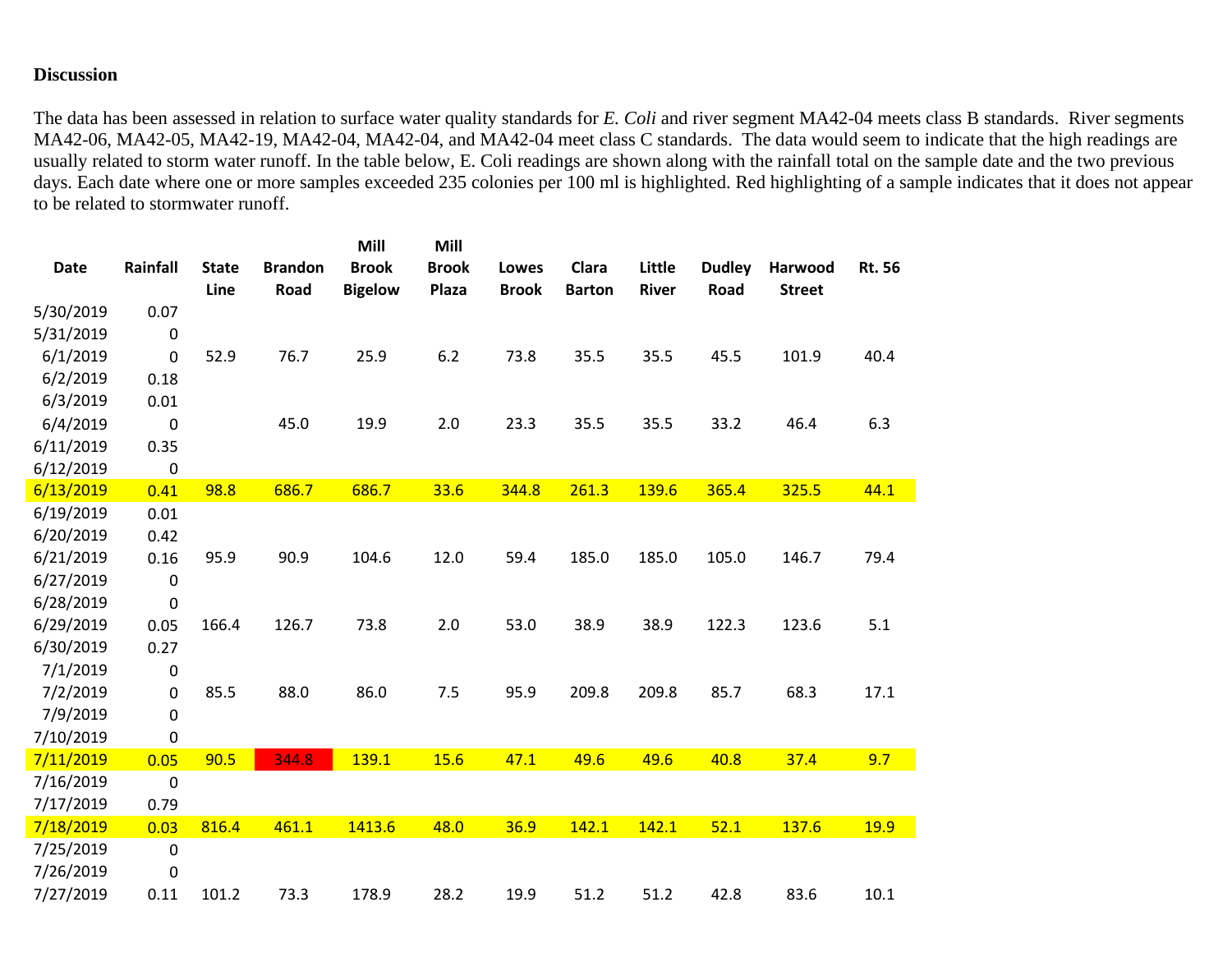| 7/29/2019 | 0.01           |       |       |        |      |       |       |       |       |       |         |
|-----------|----------------|-------|-------|--------|------|-------|-------|-------|-------|-------|---------|
| 7/30/2019 | $\pmb{0}$      |       |       |        |      |       |       |       |       |       |         |
| 7/31/2019 | 0.26           | 184.2 | 105.0 | 129.6  | 8.6  | 21.8  | 86.0  | 86.0  | 58.3  | 48.0  | 18.9    |
| 8/7/2019  | 2.43           |       |       |        |      |       |       |       |       |       |         |
| 8/8/2019  | 0.08           |       |       |        |      |       |       |       |       |       |         |
| 8/9/2019  | $\overline{0}$ | 178.9 | 95.9  | 488.6  |      | 123.3 | 547.5 | 151.5 | 161.6 | 275.5 | 344.8   |
| 8/13/2019 | $\pmb{0}$      |       |       |        |      |       |       |       |       |       |         |
| 8/14/2019 | $\pmb{0}$      |       |       |        |      |       |       |       |       |       |         |
| 8/15/2019 | $\overline{0}$ | 72.7  | 54.8  | 272.3  | 10.1 | 28.5  | 65.7  | 65.7  | 60.9  | 54.8  | 12.0    |
| 8/22/2019 | $\mathbf 0$    |       |       |        |      |       |       |       |       |       |         |
| 8/23/2019 | 0.01           |       |       |        |      |       |       |       |       |       |         |
| 8/24/2019 | $\mathbf 0$    | 63.1  | 90.8  | 183.4  | 85.7 | 62.4  | 45.0  | 45.0  | 35.3  | 65.7  | 46.5    |
| 8/27/2019 | 0              |       |       |        |      |       |       |       |       |       |         |
| 8/28/2019 | 1.47           |       |       |        |      |       |       |       |       |       |         |
| 8/29/2019 | 0.01           | 770.1 | 235.9 | 1299.7 | 25.6 | 57.6  | 249.6 | 135.9 | 238.2 | 344.8 | >2419.6 |
| 9/4/2019  | $\pmb{0}$      |       |       |        |      |       |       |       |       |       |         |
| 9/5/2019  | $\pmb{0}$      |       |       |        |      |       |       |       |       |       |         |
| 9/6/2019  | $\pmb{0}$      | 28.8  | 37.3  | 9.8    |      | 56.7  | 33.1  | 33.1  | 25.6  | 49.5  | 96.0    |
| 9/10/2019 | $\pmb{0}$      |       |       |        |      |       |       |       |       |       |         |
| 9/11/2019 | $\mathbf 0$    |       |       |        |      |       |       |       |       |       |         |
| 9/12/2019 | 0.27           | 191.8 | 98.5  | 88.4   | 2.0  | 93.3  | 143.9 | 143.9 | 90.8  | 185.0 | 71.7    |
| 9/14/2019 | 0.3            |       |       |        |      |       |       |       |       |       |         |
| 9/15/2019 | 0.01           |       |       |        |      |       |       |       |       |       |         |
| 9/16/2019 | $\pmb{0}$      | 51.2  | 45.7  | 35.0   | 9.6  | 78.0  | 78.0  | 78.0  | 32.3  | 69.7  | 63.1    |
| 9/19/2019 | $\pmb{0}$      |       |       |        |      |       |       |       |       |       |         |
| 9/20/2019 | $\pmb{0}$      |       |       |        |      |       |       |       |       |       |         |
| 9/21/2019 | $\pmb{0}$      | 42.6  | 44.1  | 62.4   | 3.0  | 31.8  | 30.5  | 30.5  | 39.3  | 56.5  | 25.6    |

The upper reach of segment MA42-10 meet Class B Standards but it would appear the lower segment did not meet this standard due beaver activity.

#### **Conclusion**

All river segments normally used for kayaking and boating met or exceeded Class C water quality for E. Coli which supports these activities.

As a general indication for the river watershed water quality the graph below shows that the geomean for all sites met class B standards which is 126.